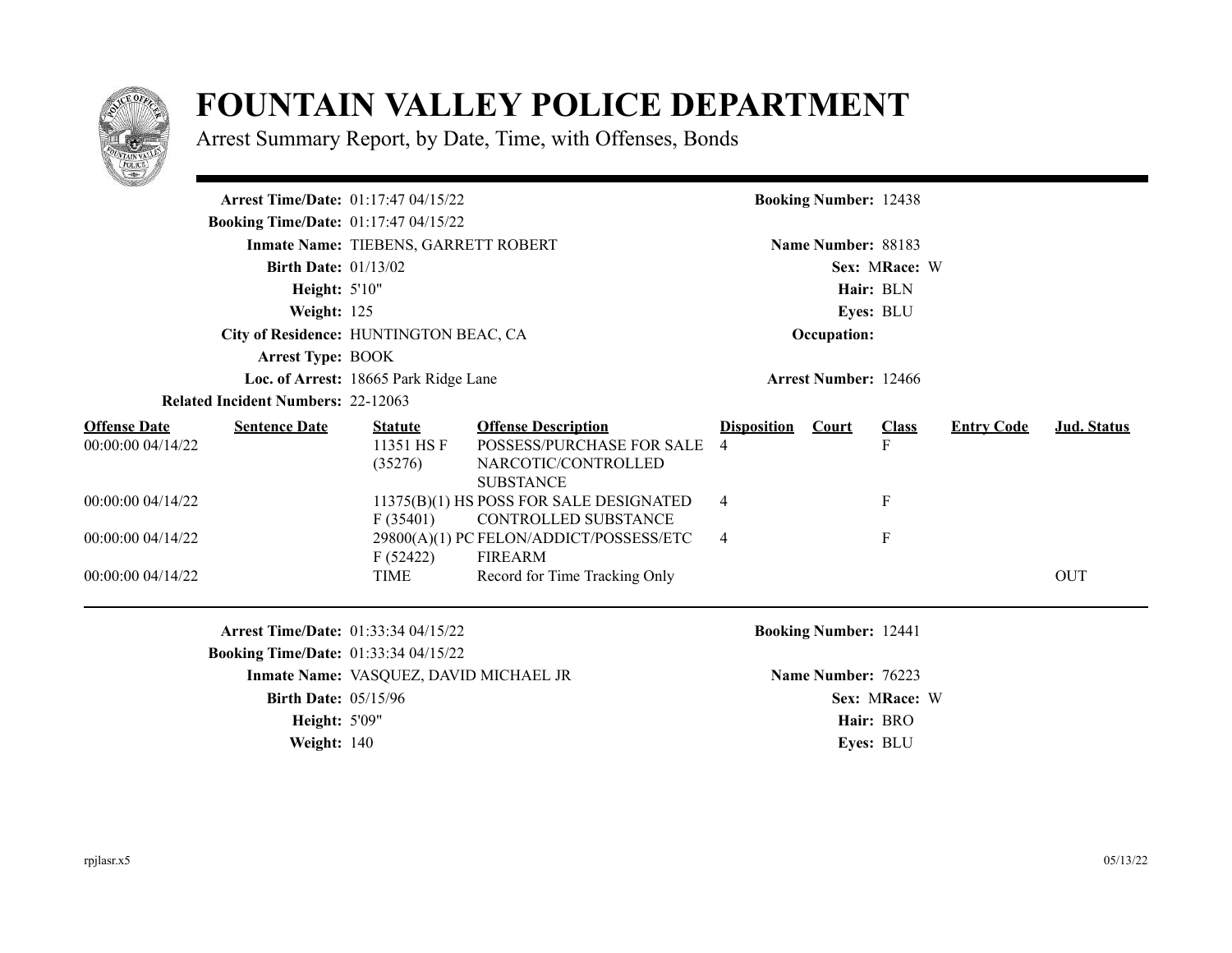| <b>Arrest Type: BOOK</b><br><b>Related Incident Numbers: 22-12111</b><br><b>Offense Date</b><br><b>Sentence Date</b><br>01:33:34 04/15/22 | City of Residence: HUNTINGTON BEAC, CA<br>Loc. of Arrest: LOS JARDINES WEST AND WARNER<br><b>Offense Description</b><br><b>Statute</b><br><b>WARRANT</b><br>NON FV WARRANT (MISD)<br>NFV (MISD) | Occupation:<br><b>Arrest Number: 12469</b><br><b>Disposition</b><br>Court<br><b>Class</b><br><b>Entry Code</b><br>M | Jud. Status        |
|-------------------------------------------------------------------------------------------------------------------------------------------|-------------------------------------------------------------------------------------------------------------------------------------------------------------------------------------------------|---------------------------------------------------------------------------------------------------------------------|--------------------|
| <b>Booking Time/Date: 02:24:43 04/15/22</b>                                                                                               | <b>Arrest Time/Date: 02:24:43 04/15/22</b>                                                                                                                                                      | <b>Booking Number: 12439</b>                                                                                        |                    |
| <b>Birth Date: 12/27/91</b>                                                                                                               | Inmate Name: QUENQA, CHRISTOPHER RYAN                                                                                                                                                           | Name Number: 20971<br>Sex: MRace: W<br>Hair: BRO                                                                    |                    |
| Height: 6'01"<br>Weight: 190                                                                                                              | City of Residence: FOUNTAIN VALLEY, CA                                                                                                                                                          | Eyes: HAZ<br>Occupation:                                                                                            |                    |
| Arrest Type: CITF<br><b>Related Incident Numbers: 22-12099</b>                                                                            | Loc. of Arrest: Brookhurst / Slater                                                                                                                                                             | <b>Arrest Number: 12467</b>                                                                                         |                    |
| <b>Offense Date</b><br><b>Sentence Date</b><br>21:39:00 04/14/22                                                                          | <b>Offense Description</b><br><b>Statute</b><br>11364(A) HS M POSSESS UNLAWFUL<br>(35423)<br>PARAPHERNALIA                                                                                      | <b>Disposition</b><br>Court<br><b>Class</b><br><b>Entry Code</b><br>3<br>M                                          | <b>Jud. Status</b> |
| 21:39:00 04/14/22                                                                                                                         | 11377(A) HS M POSSESS CONTROLLED<br><b>SUBSTANCE</b><br>(35353)                                                                                                                                 | 3<br>M                                                                                                              |                    |
| <b>Booking Time/Date: 02:31:50 04/15/22</b>                                                                                               | <b>Arrest Time/Date: 02:31:50 04/15/22</b>                                                                                                                                                      | <b>Booking Number: 12440</b>                                                                                        |                    |
| <b>Birth Date: 11/02/89</b><br><b>Height: 5'08"</b>                                                                                       | Inmate Name: LEWIS, HENRY THOMAS JR                                                                                                                                                             | Name Number: 97983<br>Sex: FRace: W<br>Hair: BLN                                                                    |                    |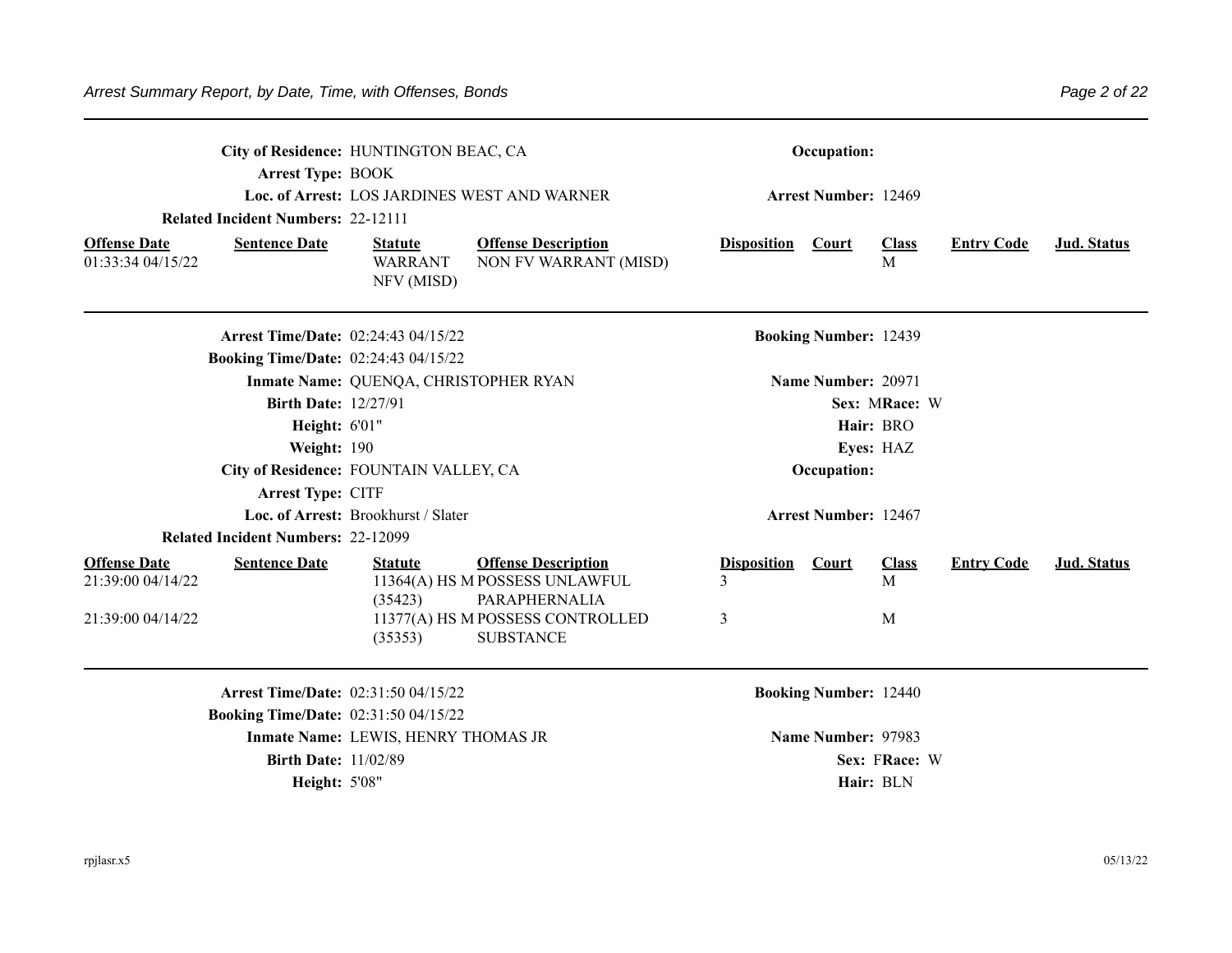| <b>Arrest Type: CITF</b>                                         | Weight: 150<br>City of Residence: SANTA ANNA, CA                                                           | Eyes: GRN<br>Occupation:                                                              |             |  |  |  |
|------------------------------------------------------------------|------------------------------------------------------------------------------------------------------------|---------------------------------------------------------------------------------------|-------------|--|--|--|
|                                                                  | Loc. of Arrest: 16650 Harbor                                                                               | <b>Arrest Number: 12468</b>                                                           |             |  |  |  |
| <b>Related Incident Numbers: 22-12109</b>                        |                                                                                                            |                                                                                       |             |  |  |  |
| <b>Offense Date</b><br><b>Sentence Date</b><br>00:35:00 04/15/22 | <b>Offense Description</b><br><b>Statute</b><br>11364(A) HS M POSSESS UNLAWFUL<br>PARAPHERNALIA<br>(35423) | <b>Disposition</b><br><b>Entry Code</b><br>Court<br><b>Class</b><br>$\mathbf{3}$<br>M | Jud. Status |  |  |  |
|                                                                  | <b>Arrest Time/Date: 09:03:00 04/15/22</b>                                                                 | <b>Booking Number: 12447</b>                                                          |             |  |  |  |
|                                                                  | <b>Booking Time/Date: 09:03:00 04/15/22</b>                                                                |                                                                                       |             |  |  |  |
|                                                                  | Inmate Name: FOLEY, LANA JANNINE                                                                           | Name Number: 96951                                                                    |             |  |  |  |
|                                                                  | <b>Birth Date: 04/19/77</b>                                                                                | Sex: MRace:                                                                           |             |  |  |  |
|                                                                  | <b>Height: 5'11"</b>                                                                                       | Hair: BRN                                                                             |             |  |  |  |
|                                                                  | Weight: 175                                                                                                | Eyes: BRN                                                                             |             |  |  |  |
|                                                                  | City of Residence: HUNTINGTON BEAC, CA                                                                     | Occupation:                                                                           |             |  |  |  |
| <b>Arrest Type: CITF</b>                                         |                                                                                                            |                                                                                       |             |  |  |  |
|                                                                  | Loc. of Arrest: 17101 bushard st                                                                           | <b>Arrest Number: 12475</b>                                                           |             |  |  |  |
| <b>Related Incident Numbers: 22-12134</b>                        |                                                                                                            |                                                                                       |             |  |  |  |
| <b>Offense Date</b><br><b>Sentence Date</b><br>09:03:00 04/15/22 | <b>Offense Description</b><br><b>Statute</b><br>148.9(A) PC M GIVE FALSE ID TO PO<br>(47014)               | <b>Disposition</b><br><b>Class</b><br><b>Entry Code</b><br><b>Court</b><br>3<br>M     | Jud. Status |  |  |  |
|                                                                  | <b>Arrest Time/Date: 09:03:00 04/15/22</b>                                                                 | <b>Booking Number: 12446</b>                                                          |             |  |  |  |
|                                                                  | <b>Booking Time/Date: 09:03:00 04/15/22</b>                                                                |                                                                                       |             |  |  |  |
|                                                                  | Inmate Name: OLIVA, CARLOS ALBERTO                                                                         | Name Number: 96952                                                                    |             |  |  |  |
|                                                                  | <b>Birth Date: 11/15/74</b>                                                                                | Sex: FRace: W                                                                         |             |  |  |  |
|                                                                  | <b>Height: 5'04"</b>                                                                                       | Hair: BRN                                                                             |             |  |  |  |
|                                                                  | Weight: 120                                                                                                | Eyes: BRN                                                                             |             |  |  |  |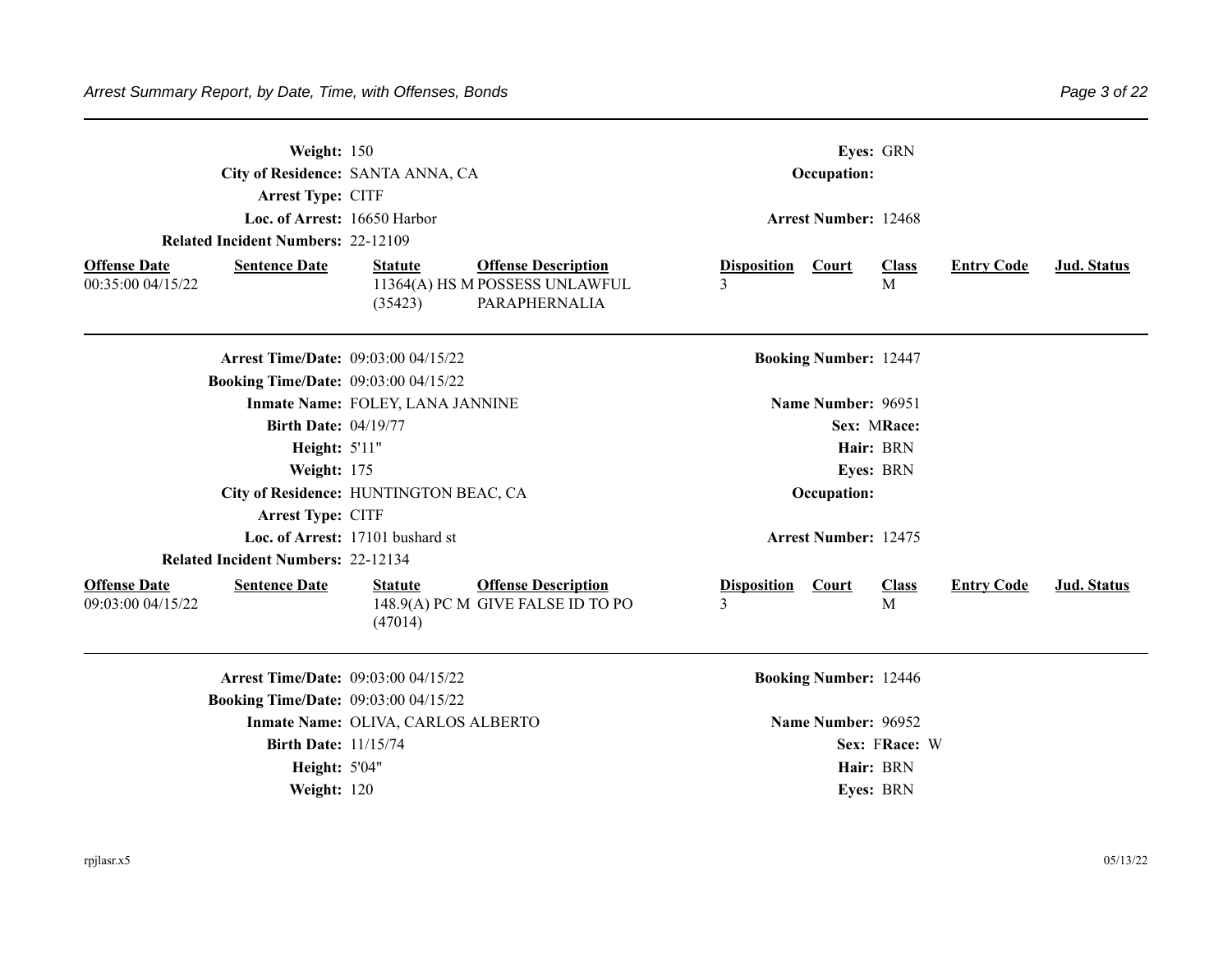|                                                                  | City of Residence: HUNTINGTN BCH, CA |                                                                                                   |                          | Occupation:                  |                   |                   |                    |
|------------------------------------------------------------------|--------------------------------------|---------------------------------------------------------------------------------------------------|--------------------------|------------------------------|-------------------|-------------------|--------------------|
| <b>Arrest Type: BOOK</b>                                         | Loc. of Arrest: 17101 bushard st     |                                                                                                   |                          |                              |                   |                   |                    |
|                                                                  |                                      |                                                                                                   |                          | <b>Arrest Number: 12474</b>  |                   |                   |                    |
| <b>Related Incident Numbers: 22-12134</b>                        |                                      |                                                                                                   |                          |                              |                   |                   |                    |
| <b>Sentence Date</b><br><b>Offense Date</b><br>09:03:00 04/15/22 | <b>Statute</b><br>(50106)            | <b>Offense Description</b><br>166(A)(4) PC MCONTEMPT OF COURT:DISOBEY 3<br><b>COURT ORDER/ETC</b> | <b>Disposition</b> Court |                              | <b>Class</b><br>M | <b>Entry Code</b> | Jud. Status        |
| <b>Arrest Time/Date: 09:30:00 04/15/22</b>                       |                                      |                                                                                                   |                          | <b>Booking Number: 12444</b> |                   |                   |                    |
| <b>Booking Time/Date: 09:30:00 04/15/22</b>                      |                                      |                                                                                                   |                          |                              |                   |                   |                    |
|                                                                  | Inmate Name: JONES, EMILY FARIAS     |                                                                                                   |                          | Name Number: 98094           |                   |                   |                    |
| <b>Birth Date: 12/15/76</b>                                      |                                      |                                                                                                   |                          |                              | Sex: MRace: B     |                   |                    |
| <b>Height: 6'02"</b>                                             |                                      |                                                                                                   |                          |                              | Hair: GRY         |                   |                    |
| Weight: 265                                                      |                                      |                                                                                                   |                          |                              | Eyes: BRN         |                   |                    |
|                                                                  | City of Residence: KAILUA KONA, HI   |                                                                                                   |                          | Occupation:                  |                   |                   |                    |
| Arrest Type: CITF                                                |                                      |                                                                                                   |                          |                              |                   |                   |                    |
|                                                                  | Loc. of Arrest: 17870 newhope        |                                                                                                   |                          | <b>Arrest Number: 12472</b>  |                   |                   |                    |
| <b>Related Incident Numbers: 22-12213</b>                        |                                      |                                                                                                   |                          |                              |                   |                   |                    |
| <b>Offense Date</b><br><b>Sentence Date</b><br>09:30:00 04/15/22 | <b>Statute</b><br>(35422)            | <b>Offense Description</b><br>11350(A) HS M POSSESS NARCOTIC<br>CONTROLLED SUBSTANCE              | <b>Disposition</b><br>3  | Court                        | <b>Class</b><br>M | <b>Entry Code</b> | <b>Jud. Status</b> |
| 09:30:00 04/15/22                                                | (35423)                              | 11364(A) HS M POSSESS UNLAWFUL<br>PARAPHERNALIA                                                   | 3                        |                              | M                 |                   |                    |
| 09:30:00 04/15/22                                                | (35353)                              | 11377(A) HS M POSSESS CONTROLLED<br><b>SUBSTANCE</b>                                              | 3                        |                              | M                 |                   |                    |
| <b>Arrest Time/Date: 16:09:15 04/15/22</b>                       |                                      |                                                                                                   |                          | <b>Booking Number: 12442</b> |                   |                   |                    |
| <b>Booking Time/Date: 16:09:15 04/15/22</b>                      |                                      |                                                                                                   |                          |                              |                   |                   |                    |
|                                                                  | Inmate Name: GRAY, ERIC WALTER       |                                                                                                   |                          | Name Number: 98085           |                   |                   |                    |
| <b>Birth Date: 08/20/70</b>                                      |                                      |                                                                                                   |                          |                              | Sex: MRace: V     |                   |                    |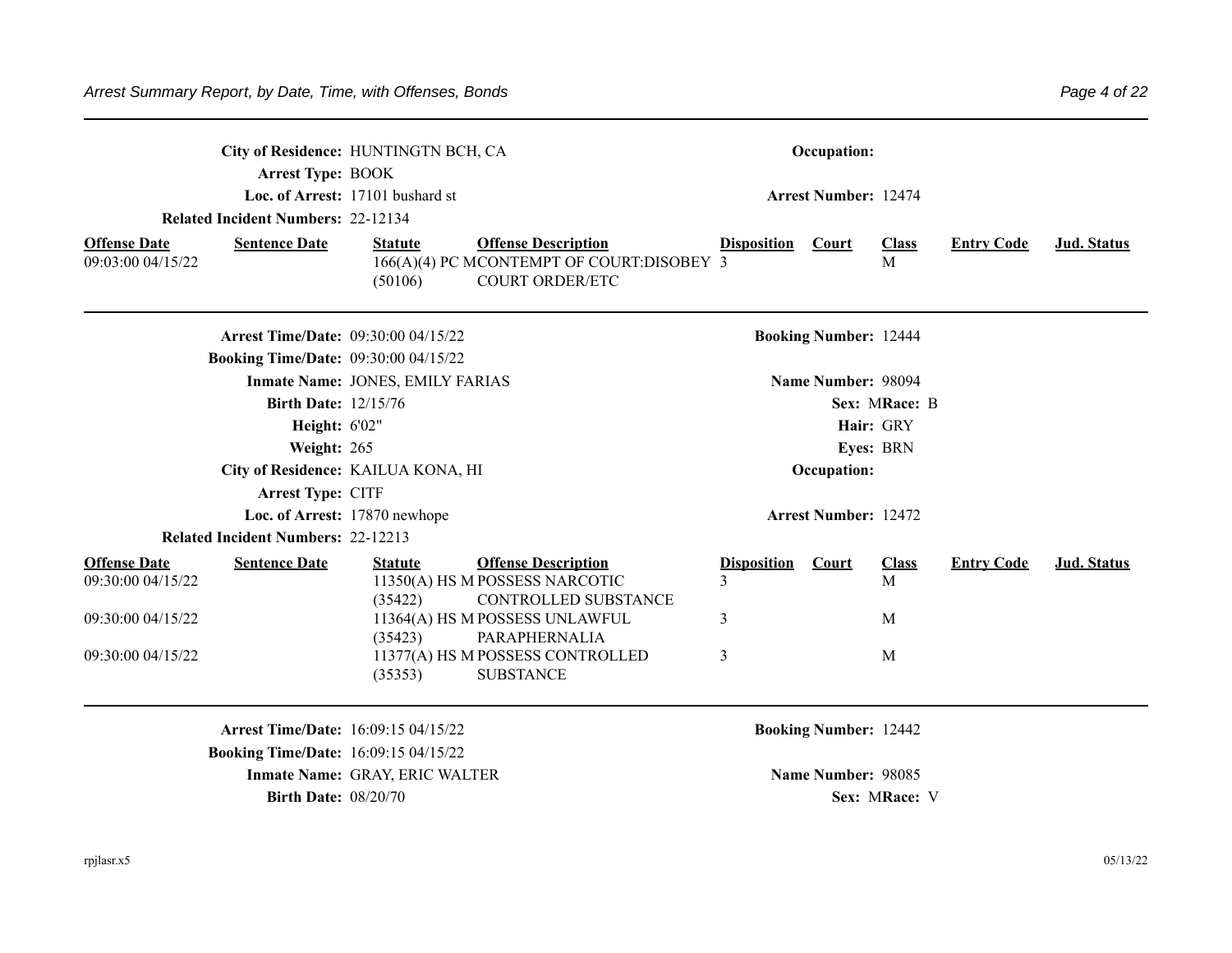

**Booking Time/Date:** 21:25:09 04/15/22 **Inmate Name: EDWARDS, ANTHONY JAMES Name Number: 98093 Birth Date:** 04/29/87 **Sex:** MRace: H Height: 5'10" **Hair: BLK**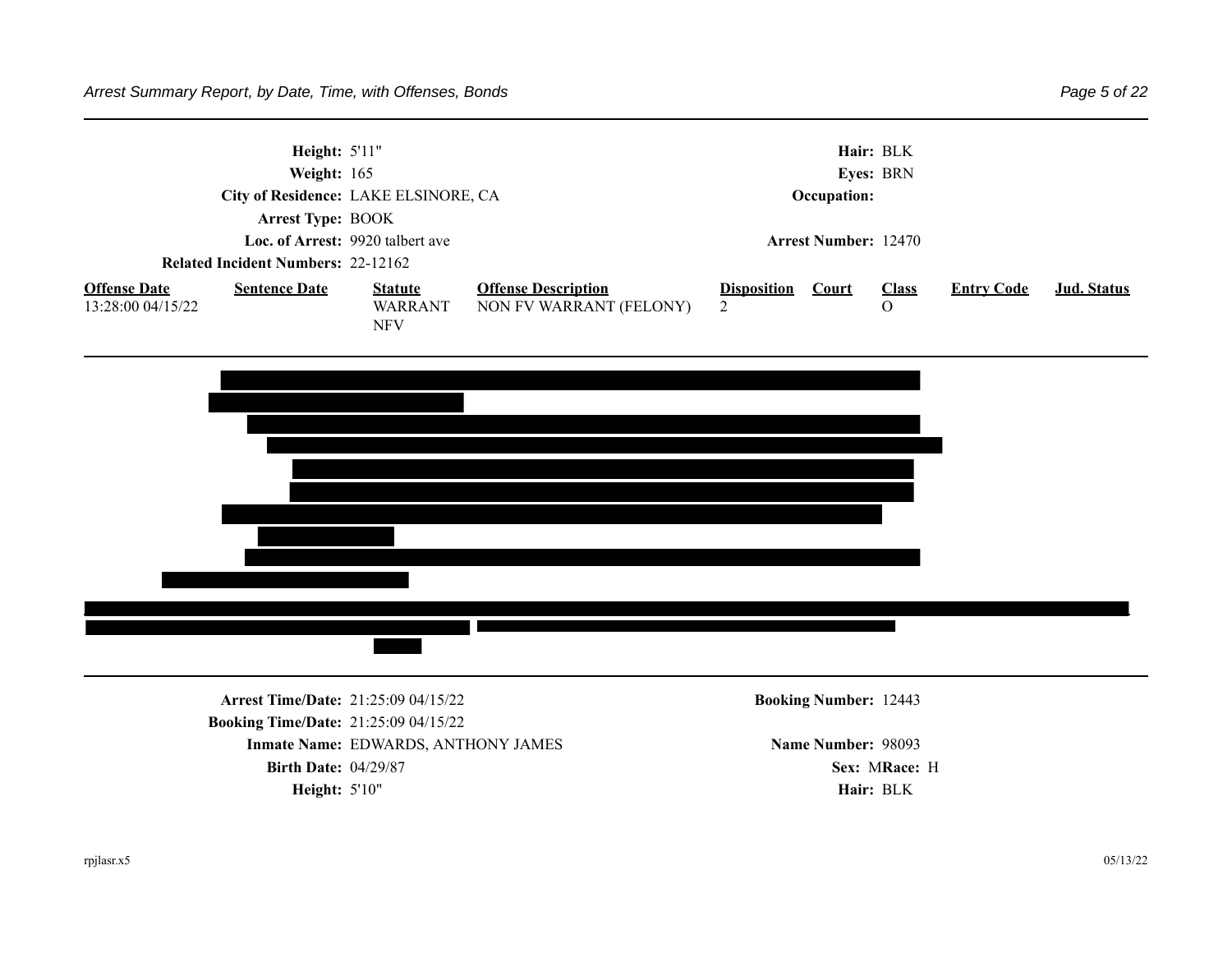|                                          | Weight: 140<br>City of Residence: SAN DIEGO, CA<br><b>Arrest Type: BOOK</b><br><b>Related Incident Numbers: 22-12213</b> | Loc. of Arrest: 17870 newhope                  |                                                                 |                                      |                              |                          |                   |             |
|------------------------------------------|--------------------------------------------------------------------------------------------------------------------------|------------------------------------------------|-----------------------------------------------------------------|--------------------------------------|------------------------------|--------------------------|-------------------|-------------|
| <b>Offense Date</b><br>21:25:09 04/15/22 | <b>Sentence Date</b>                                                                                                     | <b>Statute</b><br><b>WARRANT</b><br><b>NFV</b> | <b>Offense Description</b><br>NON FV WARRANT (FELONY)           | <b>Disposition</b><br>$\overline{2}$ | Court                        | <b>Class</b><br>$\Omega$ | <b>Entry Code</b> | Jud. Status |
|                                          | <b>Arrest Time/Date: 23:49:00 04/15/22</b><br><b>Booking Time/Date: 23:49:00 04/15/22</b>                                |                                                |                                                                 |                                      | <b>Booking Number: 12445</b> |                          |                   |             |
|                                          |                                                                                                                          | Inmate Name: HERNANDEZ, MICHAEL                |                                                                 |                                      | Name Number: 98095           |                          |                   |             |
|                                          | <b>Birth Date: 06/22/01</b>                                                                                              |                                                |                                                                 |                                      |                              | Sex: MRace: W            |                   |             |
|                                          | Height: 5'11"                                                                                                            |                                                |                                                                 |                                      |                              | Hair: BLN                |                   |             |
|                                          | Weight: 190                                                                                                              |                                                |                                                                 |                                      |                              | Eyes: BLU                |                   |             |
|                                          |                                                                                                                          | City of Residence: SANTA ANA, CA               |                                                                 |                                      | Occupation:                  |                          |                   |             |
|                                          | Arrest Type: CITF                                                                                                        |                                                |                                                                 |                                      |                              |                          |                   |             |
|                                          | Loc. of Arrest: 16201 Harbor                                                                                             |                                                |                                                                 |                                      | <b>Arrest Number: 12473</b>  |                          |                   |             |
|                                          | <b>Related Incident Numbers: 22-12222</b>                                                                                |                                                |                                                                 |                                      |                              |                          |                   |             |
| <b>Offense Date</b><br>23:49:00 04/15/22 | <b>Sentence Date</b>                                                                                                     | <b>Statute</b><br>(47014)                      | <b>Offense Description</b><br>148.9(A) PC M GIVE FALSE ID TO PO | <b>Disposition</b><br>$\mathbf{3}$   | <b>Court</b>                 | <b>Class</b><br>M        | <b>Entry Code</b> | Jud. Status |
|                                          | Arrest Time/Date: 03:00:00 04/16/22                                                                                      |                                                |                                                                 |                                      | <b>Booking Number: 12451</b> |                          |                   |             |
|                                          | <b>Booking Time/Date: 23:33:51 04/16/22</b>                                                                              |                                                |                                                                 |                                      |                              |                          |                   |             |
|                                          |                                                                                                                          | Inmate Name: KHORT, ROSS MCLEAN                |                                                                 |                                      | Name Number: 42191           |                          |                   |             |
|                                          | <b>Birth Date: 09/21/60</b>                                                                                              |                                                |                                                                 |                                      |                              | Sex: MRace: W            |                   |             |
|                                          | Height: 6'07"                                                                                                            |                                                |                                                                 |                                      |                              | Hair: GRY                |                   |             |
|                                          | Weight: 190                                                                                                              |                                                |                                                                 |                                      |                              | Eyes: BLU                |                   |             |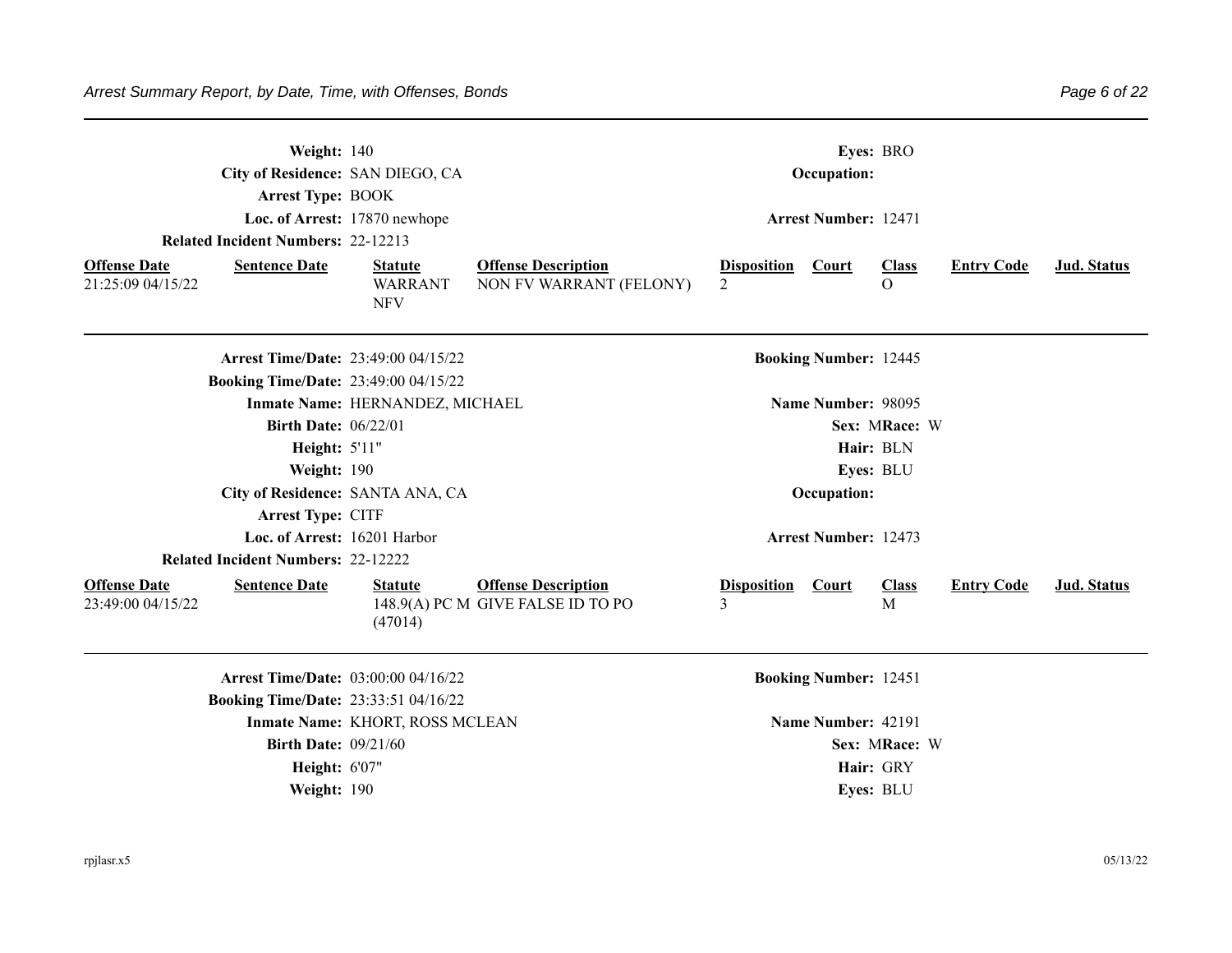|                                          | City of Residence: HUNTINGTON BEAC, CA<br><b>Arrest Type: BOOK</b> |                                                | Occupation:                                                                          |                                      |                              |                            |                   |             |
|------------------------------------------|--------------------------------------------------------------------|------------------------------------------------|--------------------------------------------------------------------------------------|--------------------------------------|------------------------------|----------------------------|-------------------|-------------|
|                                          | <b>Related Incident Numbers: 22-12230</b>                          | Loc. of Arrest: TALBERT / LOS VASOS            |                                                                                      |                                      | <b>Arrest Number: 12479</b>  |                            |                   |             |
|                                          |                                                                    |                                                |                                                                                      |                                      |                              |                            |                   |             |
| <b>Offense Date</b><br>03:00:00 04/16/22 | <b>Sentence Date</b>                                               | <b>Statute</b><br><b>WARRANT</b><br><b>NFV</b> | <b>Offense Description</b><br>NON FV WARRANT (FELONY)                                | <b>Disposition</b><br>$\mathfrak{D}$ | Court                        | <b>Class</b><br>$\Omega$   | <b>Entry Code</b> | Jud. Status |
|                                          | <b>Arrest Time/Date: 12:58:00 04/16/22</b>                         |                                                |                                                                                      |                                      | <b>Booking Number: 12450</b> |                            |                   |             |
|                                          | <b>Booking Time/Date: 12:58:00 04/16/22</b>                        |                                                |                                                                                      |                                      |                              |                            |                   |             |
|                                          |                                                                    | Inmate Name: DEMBOWSKI, CHRIS                  |                                                                                      |                                      | Name Number: 22107           |                            |                   |             |
|                                          | <b>Birth Date: 12/23/62</b>                                        |                                                |                                                                                      |                                      |                              | Sex: MRace: H<br>Hair: BRN |                   |             |
|                                          | Height: 5'08"                                                      |                                                |                                                                                      |                                      |                              | Eyes: BRN                  |                   |             |
|                                          | Weight: 135<br>City of Residence: COSTA MESA, CA                   |                                                |                                                                                      |                                      | Occupation:                  |                            |                   |             |
|                                          | Arrest Type: CITF                                                  |                                                |                                                                                      |                                      |                              |                            |                   |             |
|                                          |                                                                    | Loc. of Arrest: JAY / MAGNOLIA                 |                                                                                      |                                      | <b>Arrest Number: 12478</b>  |                            |                   |             |
|                                          | <b>Related Incident Numbers: 22-12258</b>                          |                                                |                                                                                      |                                      |                              |                            |                   |             |
| <b>Offense Date</b><br>12:58:00 04/16/22 | <b>Sentence Date</b>                                               | <b>Statute</b><br>(35422)                      | <b>Offense Description</b><br>11350(A) HS M POSSESS NARCOTIC<br>CONTROLLED SUBSTANCE | <b>Disposition</b><br>3              | Court                        | <b>Class</b><br>M          | <b>Entry Code</b> | Jud. Status |
| 12:58:00 04/16/22                        |                                                                    | (35423)                                        | 11364(A) HS M POSSESS UNLAWFUL<br>PARAPHERNALIA                                      | 3                                    |                              | M                          |                   |             |
|                                          | Arrest Time/Date: 13:49:32 04/16/22                                |                                                |                                                                                      |                                      | <b>Booking Number: 12448</b> |                            |                   |             |
|                                          | <b>Booking Time/Date: 13:49:32 04/16/22</b>                        |                                                |                                                                                      |                                      |                              |                            |                   |             |
|                                          |                                                                    | Inmate Name: MANSFIELD, CHRISTOPHER RAY        |                                                                                      |                                      | Name Number: 58257           |                            |                   |             |
|                                          | <b>Birth Date: 10/30/81</b>                                        |                                                |                                                                                      |                                      |                              | Sex: MRace: H              |                   |             |
|                                          | <b>Height: 5'07"</b>                                               |                                                |                                                                                      |                                      |                              | Hair: BLK                  |                   |             |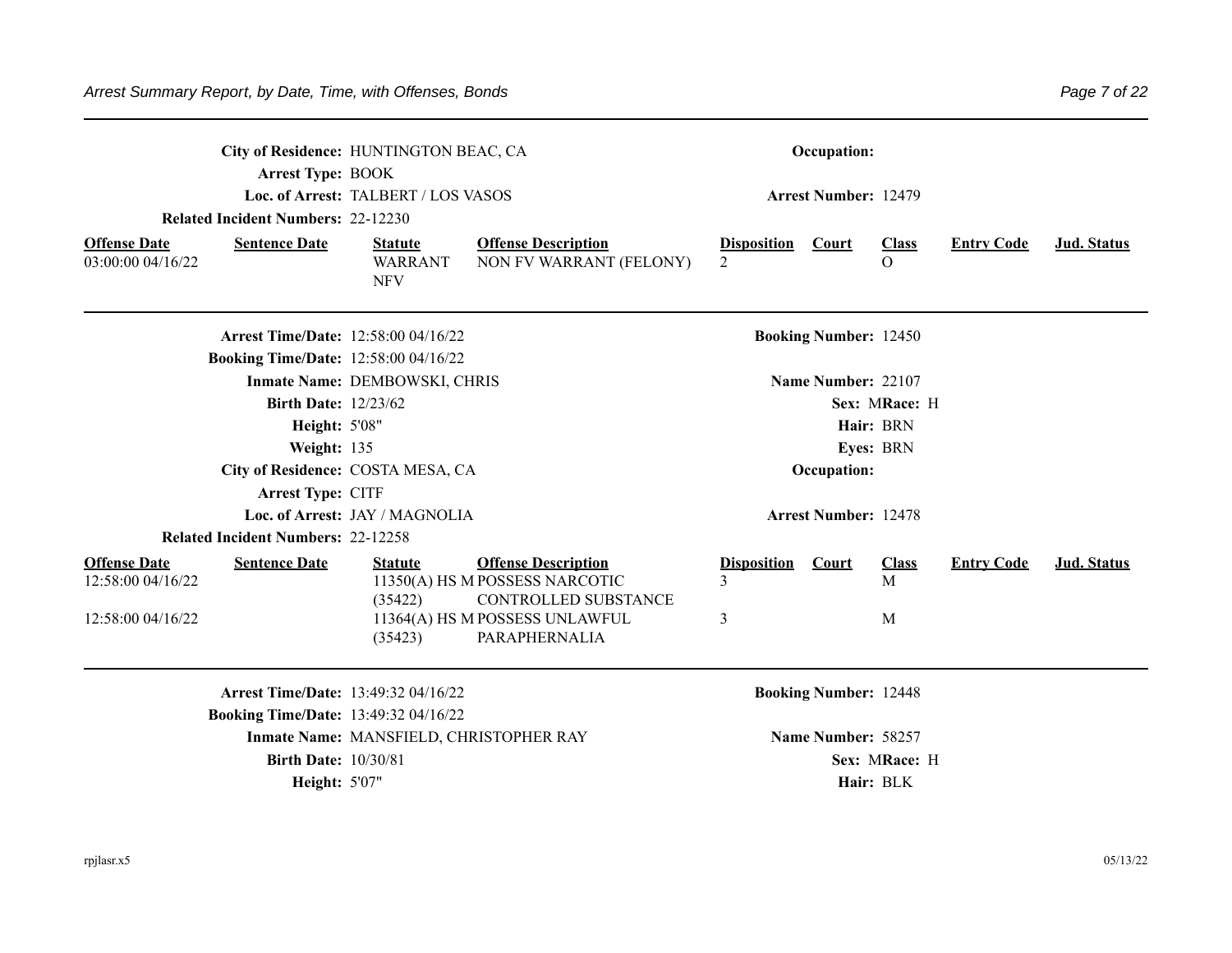|                                          | Weight: 145<br>City of Residence: FOUNTAIN VALLEY, CA<br><b>Arrest Type: BOOK</b><br>Loc. of Arrest: Gardenia and Hemlock<br><b>Related Incident Numbers: 22-12254</b> |                                                |                                                       |                         | Eves: BRO<br>Occupation:<br><b>Arrest Number: 12476</b> |                              |                   |             |  |  |
|------------------------------------------|------------------------------------------------------------------------------------------------------------------------------------------------------------------------|------------------------------------------------|-------------------------------------------------------|-------------------------|---------------------------------------------------------|------------------------------|-------------------|-------------|--|--|
| <b>Offense Date</b><br>11:18:00 04/16/22 | <b>Sentence Date</b>                                                                                                                                                   | <b>Statute</b><br>459 PC F<br>(22004)          | <b>Offense Description</b><br><b>BURGLARY</b>         | <b>Disposition</b><br>4 | Court                                                   | <b>Class</b><br>F            | <b>Entry Code</b> | Jud. Status |  |  |
|                                          | <b>Arrest Time/Date: 19:26:00 04/16/22</b><br><b>Booking Time/Date: 01:54:39 04/17/22</b>                                                                              |                                                |                                                       |                         | <b>Booking Number: 12452</b>                            |                              |                   |             |  |  |
|                                          |                                                                                                                                                                        | Inmate Name: HERRERA, EDUARDO JR               |                                                       |                         | Name Number: 82453                                      |                              |                   |             |  |  |
|                                          | <b>Birth Date: 11/12/93</b>                                                                                                                                            |                                                |                                                       |                         |                                                         | Sex: FRace: W                |                   |             |  |  |
|                                          | <b>Height: 5'02"</b>                                                                                                                                                   |                                                |                                                       |                         |                                                         | Hair: BLN                    |                   |             |  |  |
|                                          | Weight: 145                                                                                                                                                            |                                                |                                                       |                         |                                                         | Eyes: BLU                    |                   |             |  |  |
|                                          |                                                                                                                                                                        | City of Residence: SANTA ANA, CA               |                                                       |                         | Occupation:                                             |                              |                   |             |  |  |
|                                          | <b>Arrest Type: BOOK</b>                                                                                                                                               |                                                |                                                       |                         |                                                         |                              |                   |             |  |  |
|                                          |                                                                                                                                                                        | Loc. of Arrest: 16195 Mt Erebus                |                                                       |                         | <b>Arrest Number: 12480</b>                             |                              |                   |             |  |  |
|                                          | <b>Related Incident Numbers: 22-12296</b>                                                                                                                              |                                                |                                                       |                         |                                                         |                              |                   |             |  |  |
| <b>Offense Date</b><br>19:26:00 04/16/22 | <b>Sentence Date</b>                                                                                                                                                   | <b>Statute</b><br><b>WARRANT</b><br><b>NFV</b> | <b>Offense Description</b><br>NON FV WARRANT (FELONY) | <b>Disposition</b><br>2 | Court                                                   | <b>Class</b><br>$\mathbf{O}$ | <b>Entry Code</b> | Jud. Status |  |  |
|                                          | Arrest Time/Date: 05:48:33 04/17/22                                                                                                                                    |                                                |                                                       |                         | <b>Booking Number: 12454</b>                            |                              |                   |             |  |  |
|                                          | <b>Booking Time/Date: 05:48:33 04/17/22</b>                                                                                                                            |                                                |                                                       |                         |                                                         |                              |                   |             |  |  |
|                                          |                                                                                                                                                                        | Inmate Name: MARTIN, JENNIFER ROSE             |                                                       |                         | Name Number: 76236                                      |                              |                   |             |  |  |
|                                          | <b>Birth Date: 08/26/74</b>                                                                                                                                            |                                                |                                                       |                         |                                                         | Sex: MRace: W                |                   |             |  |  |
|                                          | <b>Height: 5'09"</b>                                                                                                                                                   |                                                |                                                       |                         |                                                         | Hair: BRO                    |                   |             |  |  |
|                                          | Weight: 170                                                                                                                                                            |                                                |                                                       |                         |                                                         | Eyes: HAZ                    |                   |             |  |  |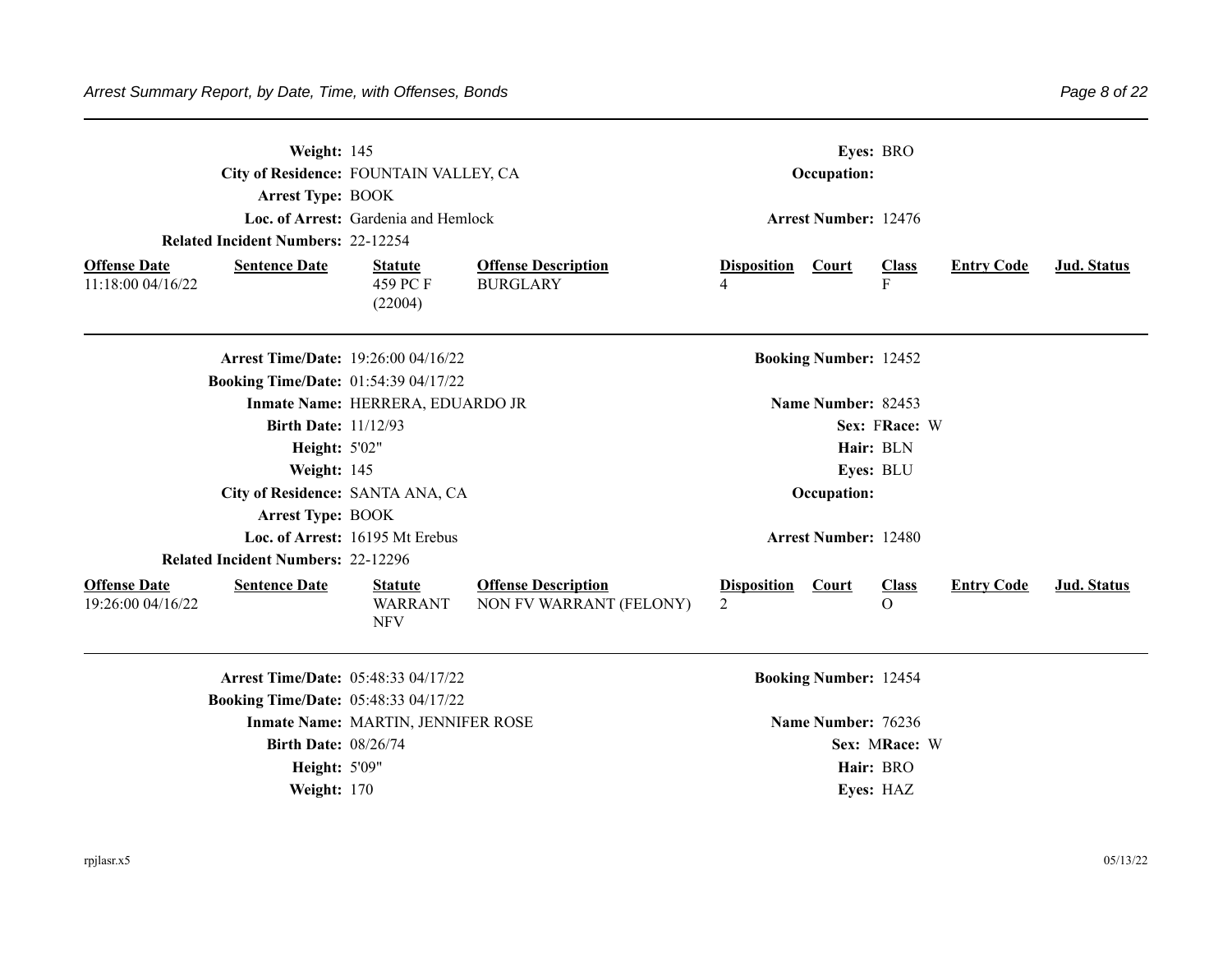|                                                                  |                             | City of Residence: HUNTINGTON BEAC, CA      |                                                                               |                         | Occupation:                  |                              |                   |                    |  |
|------------------------------------------------------------------|-----------------------------|---------------------------------------------|-------------------------------------------------------------------------------|-------------------------|------------------------------|------------------------------|-------------------|--------------------|--|
|                                                                  | <b>Arrest Type: BOOK</b>    |                                             |                                                                               |                         |                              |                              |                   |                    |  |
|                                                                  |                             | Loc. of Arrest: Talbert/Bushard             |                                                                               |                         | <b>Arrest Number: 12482</b>  |                              |                   |                    |  |
| <b>Related Incident Numbers: 22-12312</b>                        |                             |                                             |                                                                               |                         |                              |                              |                   |                    |  |
| <b>Offense Date</b><br><b>Sentence Date</b><br>00:00:00 04/16/22 |                             | <b>Statute</b><br>10855 VC F<br>(27050)     | <b>Offense Description</b><br><b>EMBEZZLE LEASED/RENTED</b><br><b>VEHICLE</b> | <b>Disposition</b><br>4 | <b>Court</b>                 | <b>Class</b><br>$\mathbf{F}$ | <b>Entry Code</b> | <b>Jud.</b> Status |  |
| 00:00:00 04/16/22                                                |                             | 496D(A) PCF<br>(28035)                      | <b>POSSESS STOLEN</b><br>VEHICLE/VESSEL/ETC                                   | 4                       |                              | $\mathbf F$                  |                   |                    |  |
| 00:00:00 04/16/22                                                |                             | <b>WARRANT</b><br><b>NFV</b>                | NON FV WARRANT (FELONY)                                                       | 2                       |                              | $\Omega$                     |                   |                    |  |
|                                                                  |                             | Arrest Time/Date: 05:58:02 04/17/22         |                                                                               |                         | <b>Booking Number: 12455</b> |                              |                   |                    |  |
|                                                                  |                             | <b>Booking Time/Date: 05:58:02 04/17/22</b> |                                                                               |                         |                              |                              |                   |                    |  |
|                                                                  |                             | <b>Inmate Name: HUFFINE, SCOTT ANDREW</b>   |                                                                               |                         | Name Number: 95670           |                              |                   |                    |  |
|                                                                  | <b>Birth Date: 08/26/74</b> |                                             |                                                                               |                         |                              | Sex: MRace: H                |                   |                    |  |
|                                                                  | <b>Height: 6'00"</b>        |                                             |                                                                               |                         | Hair: BLK                    |                              |                   |                    |  |
|                                                                  | Weight: 184                 |                                             |                                                                               |                         |                              | Eyes: BLK                    |                   |                    |  |
|                                                                  |                             | City of Residence: HUNTINGTON BEAC, CA      |                                                                               |                         | Occupation:                  |                              |                   |                    |  |
|                                                                  | <b>Arrest Type: BOOK</b>    |                                             |                                                                               |                         |                              |                              |                   |                    |  |
|                                                                  |                             | Loc. of Arrest: Talbert/Bushard             |                                                                               |                         | <b>Arrest Number: 12483</b>  |                              |                   |                    |  |
| <b>Related Incident Numbers: 22-12312</b>                        |                             |                                             |                                                                               |                         |                              |                              |                   |                    |  |
| <b>Offense Date</b><br><b>Sentence Date</b><br>00:00:00 04/16/22 |                             | <b>Statute</b><br>10855 VC F<br>(27050)     | <b>Offense Description</b><br><b>EMBEZZLE LEASED/RENTED</b><br><b>VEHICLE</b> | <b>Disposition</b><br>4 | Court                        | <b>Class</b><br>$\mathbf{F}$ | <b>Entry Code</b> | <b>Jud.</b> Status |  |

00:00:00 04/16/22

**Arrest Time/Date:** 12:56:00 04/17/22 **Booking Number:** 12458 **Booking Time/Date:** 12:56:00 04/17/22

(28035)

POSSESS STOLEN VEHICLE/VESSEL/ETC

4 F

Page 9 of 22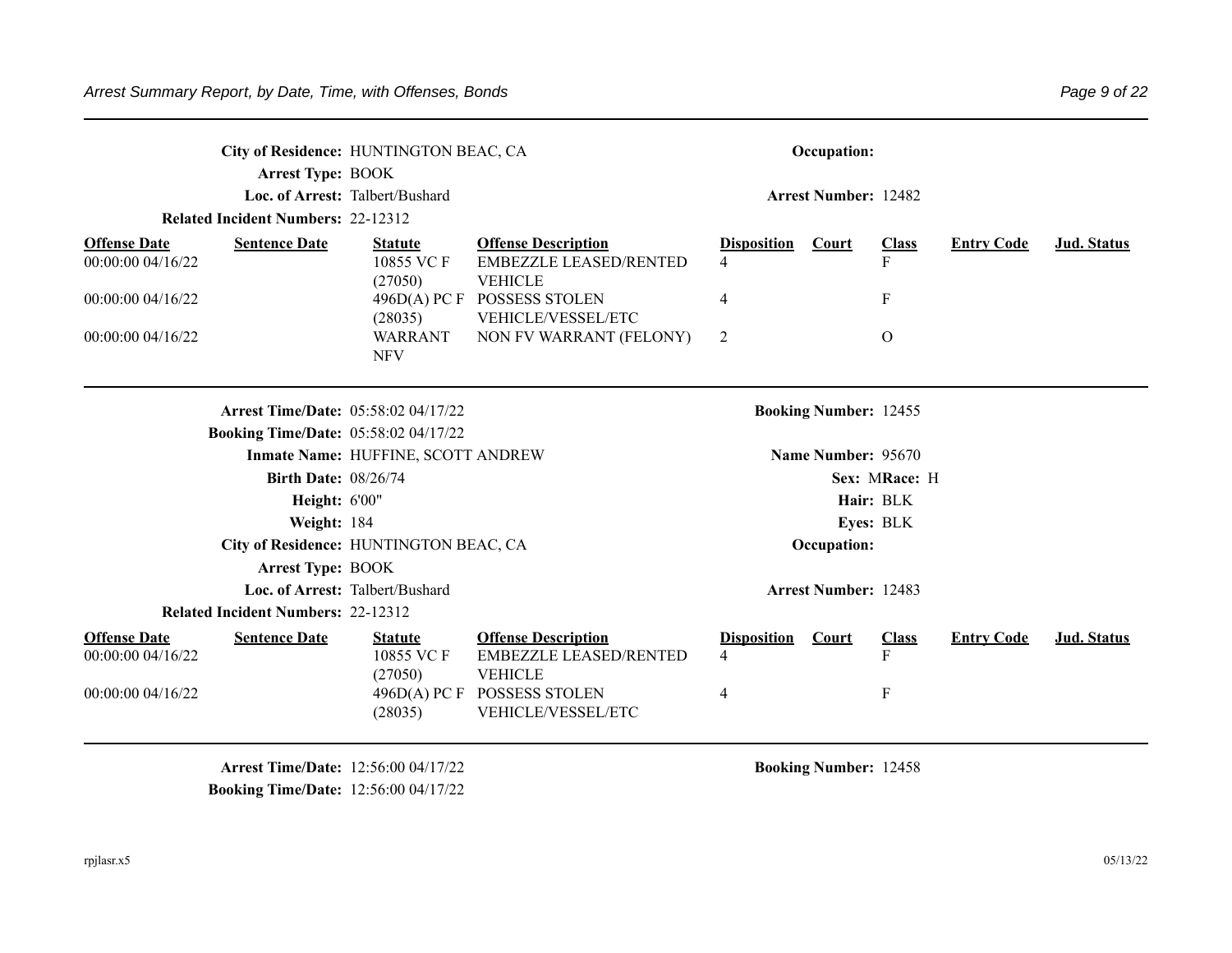|                                          |                                           | Inmate Name: GUZMAN, JASON CARLOS                                                         |                                                        |                                      | Name Number: 98119           |                          |                   |             |  |
|------------------------------------------|-------------------------------------------|-------------------------------------------------------------------------------------------|--------------------------------------------------------|--------------------------------------|------------------------------|--------------------------|-------------------|-------------|--|
|                                          | <b>Birth Date: 09/22/95</b>               |                                                                                           |                                                        |                                      |                              | Sex: FRace: W            |                   |             |  |
|                                          | Height: 5'04"                             |                                                                                           |                                                        | Hair: BLN                            |                              |                          |                   |             |  |
|                                          | Weight: 120                               |                                                                                           |                                                        | Eyes: BLU                            |                              |                          |                   |             |  |
|                                          |                                           | City of Residence: VALENCIA, CA                                                           |                                                        | Occupation:                          |                              |                          |                   |             |  |
|                                          | Arrest Type: CITF                         |                                                                                           |                                                        |                                      |                              |                          |                   |             |  |
|                                          |                                           | Loc. of Arrest: 16201 Harbor Blvd #A                                                      |                                                        |                                      | <b>Arrest Number: 12486</b>  |                          |                   |             |  |
|                                          | <b>Related Incident Numbers: 22-12355</b> |                                                                                           |                                                        |                                      |                              |                          |                   |             |  |
| <b>Offense Date</b><br>12:56:00 04/17/22 | <b>Sentence Date</b>                      | <b>Statute</b><br>314(1) PC M<br>(36343)                                                  | <b>Offense Description</b><br><b>INDECENT EXPOSURE</b> | <b>Disposition</b><br>3              | <b>Court</b>                 | <b>Class</b><br>M        | <b>Entry Code</b> | Jud. Status |  |
|                                          |                                           | <b>Arrest Time/Date: 16:52:37 04/17/22</b>                                                |                                                        |                                      | <b>Booking Number: 12456</b> |                          |                   |             |  |
|                                          |                                           | <b>Booking Time/Date: 16:52:37 04/17/22</b>                                               |                                                        |                                      |                              |                          |                   |             |  |
|                                          |                                           | Inmate Name: DIXON, JENNIFER LYNN                                                         |                                                        |                                      | Name Number: 98112           |                          |                   |             |  |
|                                          | <b>Birth Date: 10/13/81</b>               |                                                                                           |                                                        |                                      |                              | Sex: MRace: H            |                   |             |  |
|                                          | Height: 5'02"                             |                                                                                           |                                                        | Hair: BLK                            |                              |                          |                   |             |  |
|                                          | Weight: 140                               |                                                                                           |                                                        |                                      |                              | Eyes: BRO                |                   |             |  |
|                                          |                                           | City of Residence: HUNTINGTN BCH, CA                                                      |                                                        |                                      | Occupation:                  |                          |                   |             |  |
|                                          | <b>Arrest Type: BOOK</b>                  |                                                                                           |                                                        |                                      |                              |                          |                   |             |  |
|                                          | Loc. of Arrest: Beach and Ellis           |                                                                                           |                                                        |                                      | <b>Arrest Number: 12484</b>  |                          |                   |             |  |
|                                          | <b>Related Incident Numbers: 22-12345</b> |                                                                                           |                                                        |                                      |                              |                          |                   |             |  |
| <b>Offense Date</b><br>10:12:00 04/17/22 | <b>Sentence Date</b>                      | <b>Statute</b><br><b>WARRANT</b><br>NFV (MISD)                                            | <b>Offense Description</b><br>NON FV WARRANT (MISD)    | <b>Disposition</b><br>$\mathfrak{D}$ | Court                        | <b>Class</b><br>$\Omega$ | <b>Entry Code</b> | Jud. Status |  |
|                                          |                                           | <b>Arrest Time/Date: 17:05:00 04/17/22</b><br><b>Booking Time/Date: 17:05:00 04/17/22</b> |                                                        |                                      | <b>Booking Number: 12476</b> |                          |                   |             |  |

**Inmate Name: RODGRIGUEZ, MANUEL <b>Name Number: 85832**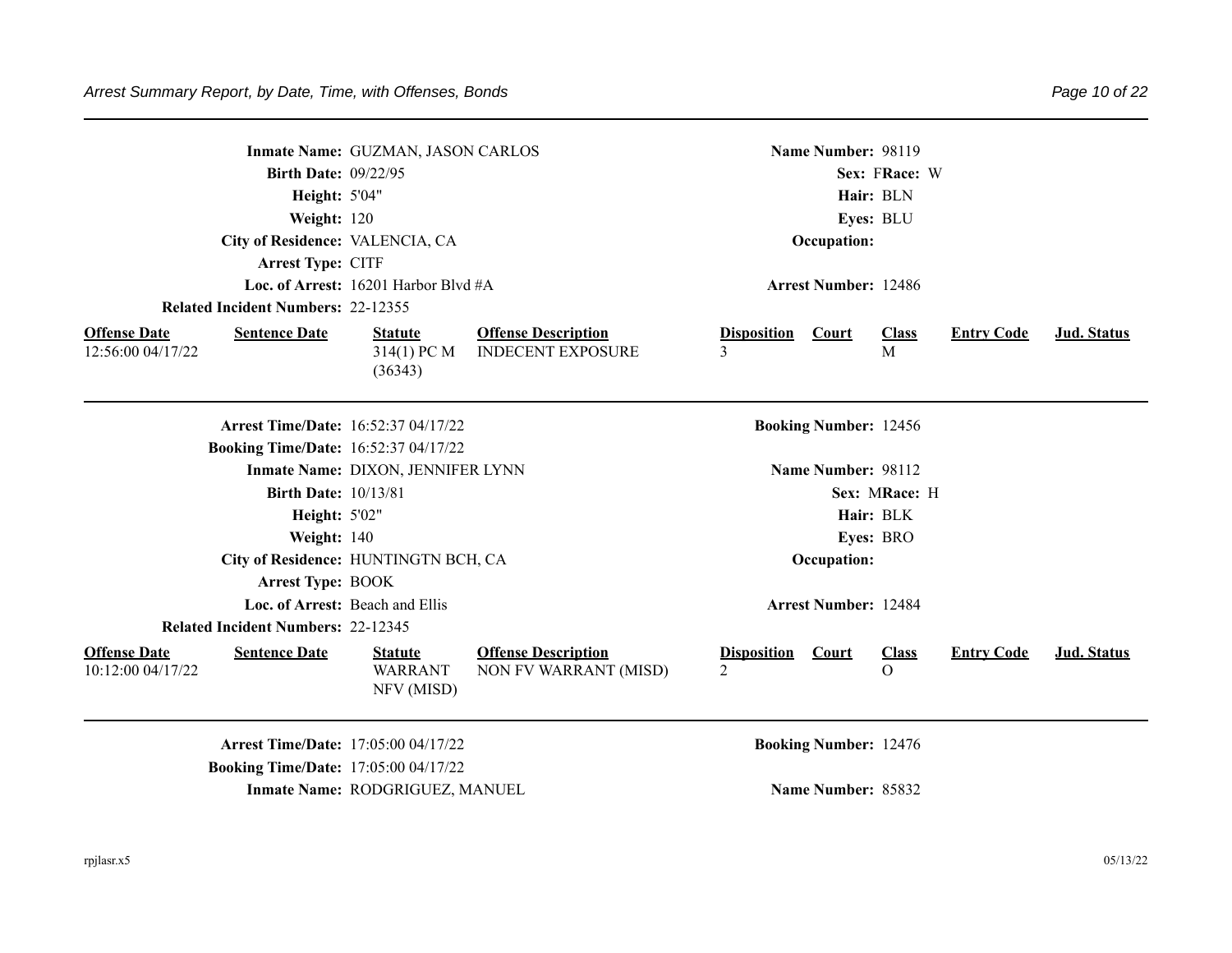| <b>Birth Date: 07/27/67</b><br><b>Height: 5'07"</b><br>Weight: 130<br>City of Residence: SANTA ANA, CA<br>Arrest Type: CITF<br>Loc. of Arrest: 16111 harbor blvd<br><b>Related Incident Numbers: 22-12397</b> |                                                                                                                          |                                      |                                                                                                  |                                    | Sex: FRace: W<br>Hair: BRO<br>Eyes: GRN<br>Occupation:<br><b>Arrest Number: 12504</b> |                        |                   |                    |  |  |
|---------------------------------------------------------------------------------------------------------------------------------------------------------------------------------------------------------------|--------------------------------------------------------------------------------------------------------------------------|--------------------------------------|--------------------------------------------------------------------------------------------------|------------------------------------|---------------------------------------------------------------------------------------|------------------------|-------------------|--------------------|--|--|
| <b>Offense Date</b><br>17:05:00 04/17/22                                                                                                                                                                      | <b>Sentence Date</b>                                                                                                     | <b>Statute</b><br>(35422)            | <b>Offense Description</b><br>11350(A) HS M POSSESS NARCOTIC<br>CONTROLLED SUBSTANCE             | <b>Disposition</b><br>$\mathbf{3}$ | <b>Court</b>                                                                          | <b>Class</b><br>M      | <b>Entry Code</b> | <b>Jud.</b> Status |  |  |
|                                                                                                                                                                                                               | <b>Arrest Time/Date: 22:35:00 04/17/22</b><br><b>Booking Time/Date: 22:35:00 04/17/22</b><br><b>Birth Date: 10/12/85</b> |                                      | Inmate Name: OCONNER, BRITTANY MARLENE                                                           |                                    | <b>Booking Number: 12473</b><br>Name Number: 98117                                    | Sex: MRace: H          |                   |                    |  |  |
|                                                                                                                                                                                                               | Height: 5'07"<br>Weight: 160<br>City of Residence: WESTMINSTER, CA<br>Arrest Type: CITF                                  | Loc. of Arrest: 17904 MAGNOLIA       |                                                                                                  |                                    | Occupation:<br><b>Arrest Number: 12501</b>                                            | Hair: BLK<br>Eyes: BRO |                   |                    |  |  |
| <b>Offense Date</b><br>22:35:00 04/17/22<br>22:35:00 04/17/22                                                                                                                                                 | <b>Related Incident Numbers: 22-12430</b><br><b>Sentence Date</b>                                                        | <b>Statute</b><br>(46038)<br>(23273) | <b>Offense Description</b><br>182(A)(1) PC MCONSPIRACY:COMMIT CRIME<br>459.5(A) PC M SHOPLIFTING | <b>Disposition</b><br>3<br>3       | Court                                                                                 | <b>Class</b><br>M<br>M | <b>Entry Code</b> | <b>Jud. Status</b> |  |  |

**Arrest Time/Date:** 04:56:24 04/18/22 **Booking Number:** 12457 **Booking Time/Date:** 04:56:24 04/18/22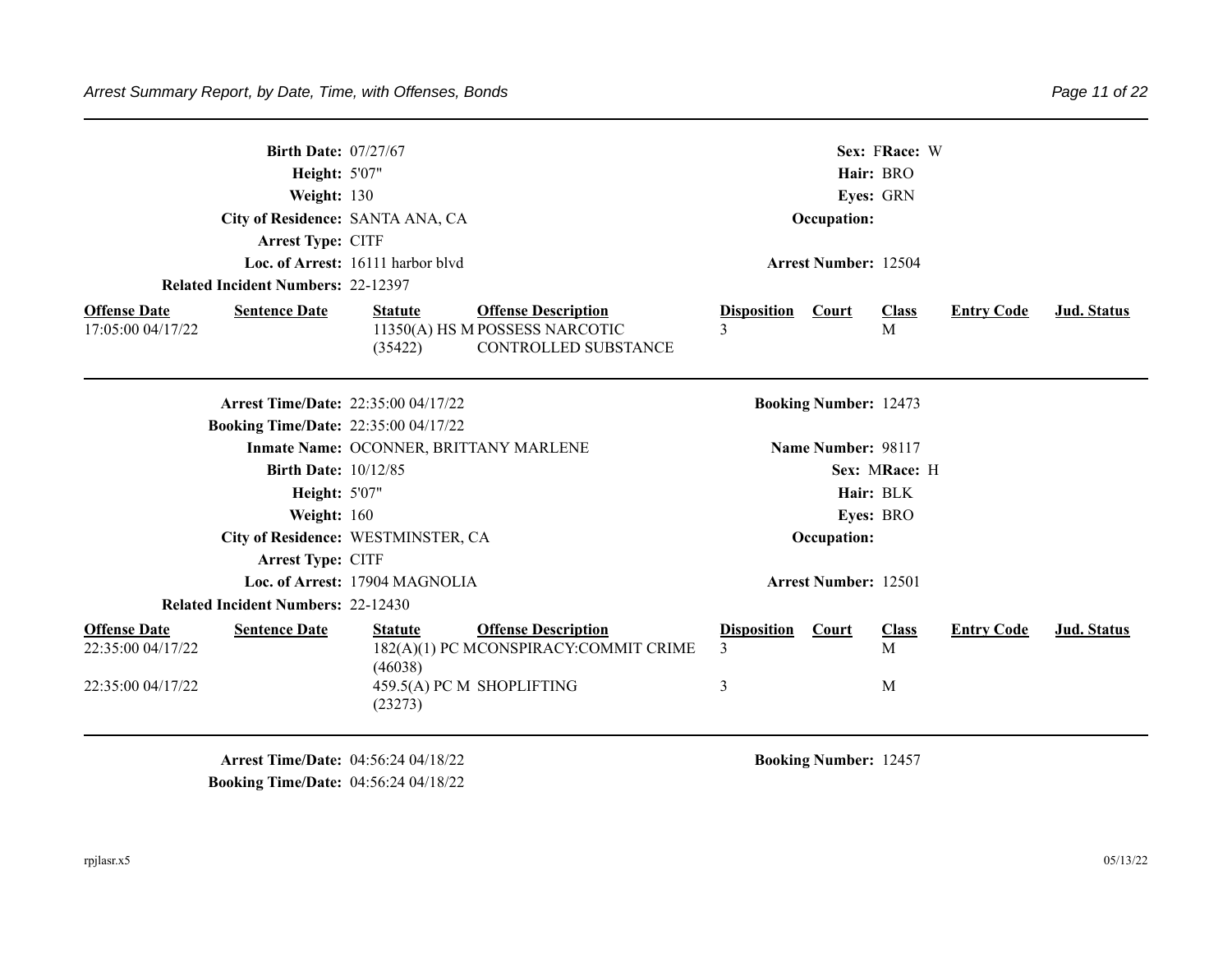|                                                                  |                                             |                                                                               | Name Number: 98113                 |                              |                              |                   |             |  |  |
|------------------------------------------------------------------|---------------------------------------------|-------------------------------------------------------------------------------|------------------------------------|------------------------------|------------------------------|-------------------|-------------|--|--|
|                                                                  | Inmate Name: SAUCEDO, STEVEN JR             |                                                                               |                                    |                              |                              |                   |             |  |  |
|                                                                  | <b>Birth Date: 12/09/82</b>                 |                                                                               |                                    |                              | Sex: MRace: W                |                   |             |  |  |
|                                                                  | Height: 6'07"                               |                                                                               | Hair: GRY                          |                              |                              |                   |             |  |  |
|                                                                  | Weight: 190                                 |                                                                               | Eyes: BLU                          |                              |                              |                   |             |  |  |
|                                                                  | City of Residence: ANAHEIM, CA              |                                                                               | Occupation:                        |                              |                              |                   |             |  |  |
| Arrest Type: CITF                                                |                                             |                                                                               |                                    |                              |                              |                   |             |  |  |
|                                                                  | Loc. of Arrest: 16201 Harbor                |                                                                               | <b>Arrest Number: 12485</b>        |                              |                              |                   |             |  |  |
| <b>Related Incident Numbers: 22-12400</b>                        |                                             |                                                                               |                                    |                              |                              |                   |             |  |  |
| <b>Offense Date</b><br><b>Sentence Date</b><br>17:01:00 04/17/22 | <b>Statute</b><br>(35423)                   | <b>Offense Description</b><br>11364(A) HS M POSSESS UNLAWFUL<br>PARAPHERNALIA | <b>Disposition</b><br>3            | <b>Court</b>                 | <b>Class</b><br>$\mathbf{M}$ | <b>Entry Code</b> | Jud. Status |  |  |
|                                                                  | <b>Arrest Time/Date: 11:44:00 04/18/22</b>  |                                                                               |                                    | <b>Booking Number: 12460</b> |                              |                   |             |  |  |
| <b>Booking Time/Date: 11:44:00 04/18/22</b>                      |                                             |                                                                               |                                    |                              |                              |                   |             |  |  |
|                                                                  | Inmate Name: DEMBOWSKI, CHRIS               |                                                                               |                                    | Name Number: 22107           |                              |                   |             |  |  |
|                                                                  | <b>Birth Date: 12/23/62</b>                 |                                                                               |                                    |                              | Sex: MRace: H                |                   |             |  |  |
|                                                                  | Height: 5'10"                               |                                                                               | Hair: BRO                          |                              |                              |                   |             |  |  |
|                                                                  | Weight: 180                                 |                                                                               | Eyes: BRO                          |                              |                              |                   |             |  |  |
|                                                                  | City of Residence: COSTA MESA, CA           |                                                                               |                                    | Occupation:                  |                              |                   |             |  |  |
| Arrest Type: CITF                                                |                                             |                                                                               |                                    |                              |                              |                   |             |  |  |
|                                                                  | Loc. of Arrest: jay / magnolia              |                                                                               |                                    | <b>Arrest Number: 12488</b>  |                              |                   |             |  |  |
| <b>Related Incident Numbers: 22-12525</b>                        |                                             |                                                                               |                                    |                              |                              |                   |             |  |  |
| <b>Offense Date</b><br><b>Sentence Date</b><br>11:44:00 04/18/22 | <b>Statute</b><br>(35423)                   | <b>Offense Description</b><br>11364(A) HS M POSSESS UNLAWFUL<br>PARAPHERNALIA | <b>Disposition</b><br>$\mathbf{3}$ | Court                        | <b>Class</b><br>M            | <b>Entry Code</b> | Jud. Status |  |  |
|                                                                  | <b>Arrest Time/Date: 15:45:00 04/18/22</b>  |                                                                               |                                    | <b>Booking Number: 12461</b> |                              |                   |             |  |  |
|                                                                  | <b>Booking Time/Date: 15:45:00 04/18/22</b> |                                                                               |                                    |                              |                              |                   |             |  |  |

**Inmate Name:** VALENZUELA, JOHNNY **Name Number:** 93594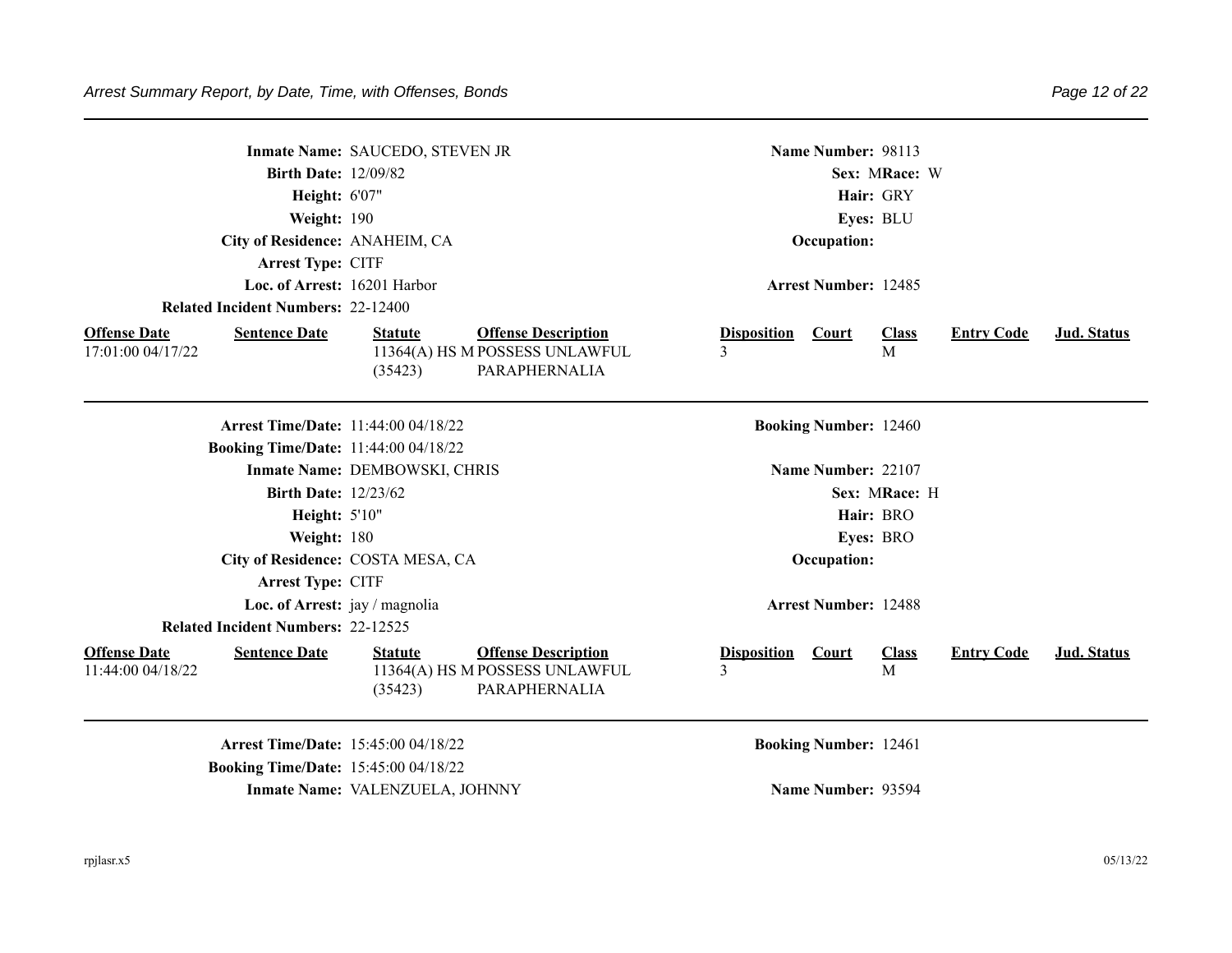|                                          | <b>Birth Date: 12/10/72</b><br>Height: '"<br>Weight: $0$<br>City of Residence: TUSTIN, CA<br><b>Arrest Type: BOOK</b> |                           | Sex: MRace: W<br>Hair:<br><b>Eyes:</b><br>Occupation:                              |                         |              |                              |                   |             |  |
|------------------------------------------|-----------------------------------------------------------------------------------------------------------------------|---------------------------|------------------------------------------------------------------------------------|-------------------------|--------------|------------------------------|-------------------|-------------|--|
|                                          | Loc. of Arrest: 10950 Warner                                                                                          |                           | <b>Arrest Number: 12489</b>                                                        |                         |              |                              |                   |             |  |
|                                          | <b>Related Incident Numbers: 22-12553</b>                                                                             |                           |                                                                                    |                         |              |                              |                   |             |  |
| <b>Offense Date</b><br>15:45:00 04/18/22 | <b>Sentence Date</b>                                                                                                  | <b>Statute</b><br>(35353) | <b>Offense Description</b><br>11377(A) HS M POSSESS CONTROLLED<br><b>SUBSTANCE</b> | <b>Disposition</b><br>3 | <b>Court</b> | <b>Class</b><br>$\mathbf{M}$ | <b>Entry Code</b> | Jud. Status |  |
| 15:45:00 04/18/22                        |                                                                                                                       | WARRANT<br><b>NFV</b>     | NON FV WARRANT (FELONY)                                                            | $\overline{2}$          |              | $\overline{O}$               |                   |             |  |
|                                          |                                                                                                                       |                           |                                                                                    |                         |              |                              |                   |             |  |



**Arrest Time/Date:** 02:36:00 04/19/22 **Booking Number:** 12459 **Booking Time/Date:** 01:47:00 04/19/22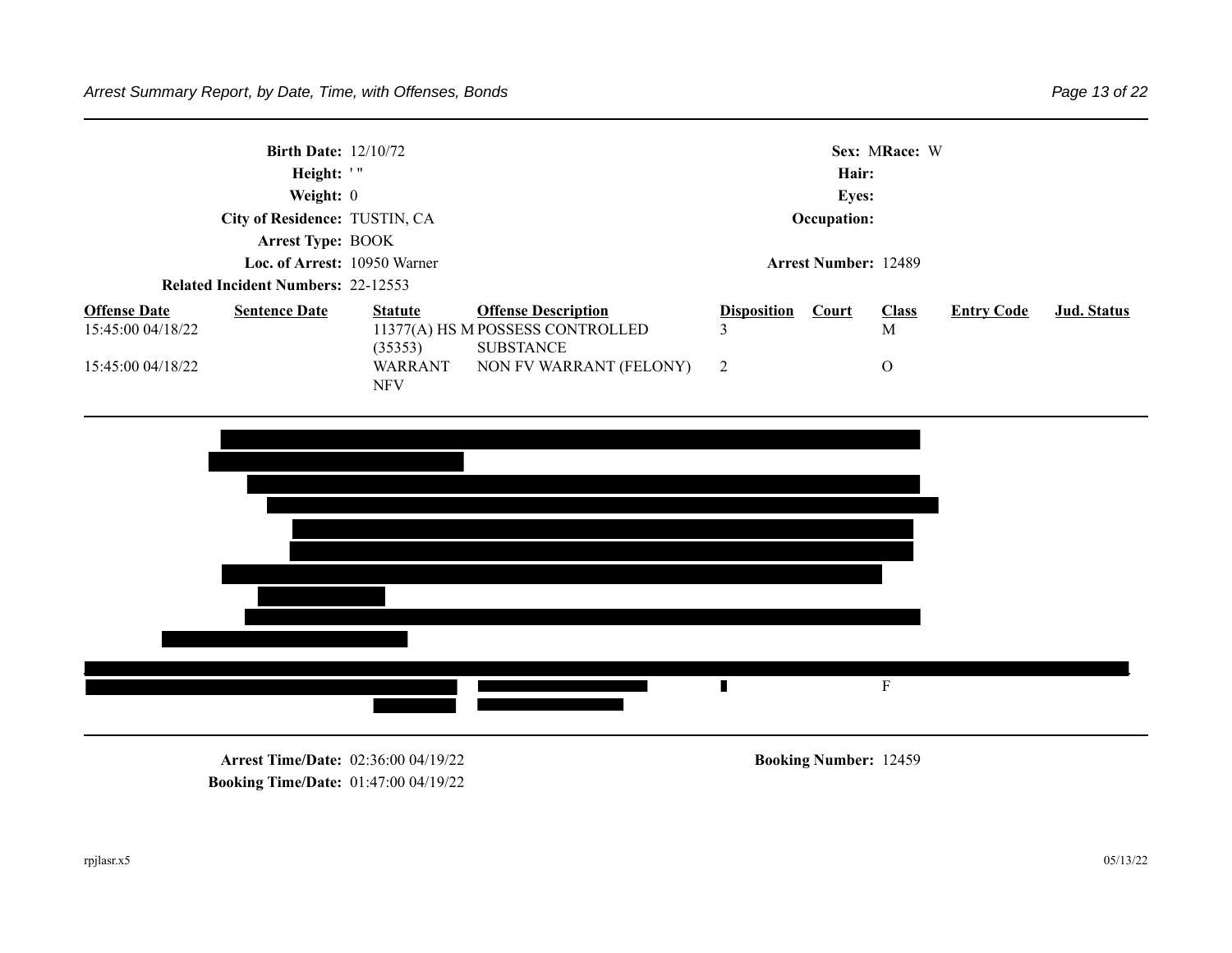| <b>Related Incident Numbers: 22-12606</b>                                             | Inmate Name: PATEL, DEEPESH SURYAKANT<br><b>Birth Date: 07/20/65</b><br><b>Height: 5'07"</b><br>Weight: 210<br>City of Residence: FOUNTAIN VALLEY, CA<br>Arrest Type: CITS<br>Loc. of Arrest: La Estrella/ Santa Lucia |                                                                                                  |                              | Name Number: 97050<br>Sex: MRace: H<br>Hair: BLK<br>Eyes: BRO<br>Occupation:<br><b>Arrest Number: 12487</b> |                              |                   |                    |  |
|---------------------------------------------------------------------------------------|------------------------------------------------------------------------------------------------------------------------------------------------------------------------------------------------------------------------|--------------------------------------------------------------------------------------------------|------------------------------|-------------------------------------------------------------------------------------------------------------|------------------------------|-------------------|--------------------|--|
| <b>Offense Date</b><br><b>Sentence Date</b><br>01:47:00 04/19/22<br>01:37:00 04/19/22 | <b>Statute</b><br>23152(a)<br>23152(b)                                                                                                                                                                                 | <b>Offense Description</b><br>Driving under influence alcohol<br>Drive while blood alcohol level | <b>Disposition</b><br>3<br>3 | <b>Court</b>                                                                                                | <b>Class</b><br>M<br>M       | <b>Entry Code</b> | Jud. Status        |  |
| 01:37:00 04/19/22                                                                     | <b>TIME</b>                                                                                                                                                                                                            | Record for Time Tracking Only                                                                    |                              |                                                                                                             |                              |                   | <b>OUT</b>         |  |
| <b>Arrest Time/Date: 12:25:00 04/19/22</b>                                            |                                                                                                                                                                                                                        |                                                                                                  |                              | <b>Booking Number: 12464</b>                                                                                |                              |                   |                    |  |
| <b>Booking Time/Date: 12:25:00 04/19/22</b>                                           |                                                                                                                                                                                                                        |                                                                                                  |                              |                                                                                                             |                              |                   |                    |  |
|                                                                                       | Inmate Name: SOTO, ANTHONY                                                                                                                                                                                             |                                                                                                  |                              | Name Number: 98144                                                                                          |                              |                   |                    |  |
| <b>Birth Date: 01/20/96</b>                                                           |                                                                                                                                                                                                                        |                                                                                                  |                              |                                                                                                             | Sex: FRace: W                |                   |                    |  |
| <b>Height: 5'07"</b>                                                                  |                                                                                                                                                                                                                        |                                                                                                  |                              |                                                                                                             | Hair: BLN                    |                   |                    |  |
| Weight: 150                                                                           |                                                                                                                                                                                                                        |                                                                                                  |                              |                                                                                                             | Eyes: BLU                    |                   |                    |  |
| City of Residence: FOUNTAIN VALLEY, CA                                                |                                                                                                                                                                                                                        |                                                                                                  |                              | Occupation:                                                                                                 |                              |                   |                    |  |
| <b>Arrest Type: CITF</b>                                                              |                                                                                                                                                                                                                        |                                                                                                  |                              |                                                                                                             |                              |                   |                    |  |
|                                                                                       | Loc. of Arrest: Newhope / Warner                                                                                                                                                                                       |                                                                                                  |                              | <b>Arrest Number: 12492</b>                                                                                 |                              |                   |                    |  |
| <b>Related Incident Numbers: 22-12648</b>                                             |                                                                                                                                                                                                                        |                                                                                                  |                              |                                                                                                             |                              |                   |                    |  |
| <b>Offense Date</b><br><b>Sentence Date</b><br>12:25:00 04/19/22                      | <b>Statute</b><br>(35423)                                                                                                                                                                                              | <b>Offense Description</b><br>11364(A) HS M POSSESS UNLAWFUL<br>PARAPHERNALIA                    | <b>Disposition</b><br>3      | <b>Court</b>                                                                                                | <b>Class</b><br>$\mathbf{M}$ | <b>Entry Code</b> | <b>Jud.</b> Status |  |

**Arrest Time/Date:** 13:00:00 04/19/22 **Booking Number:** 12465 **Booking Time/Date:** 13:00:00 04/19/22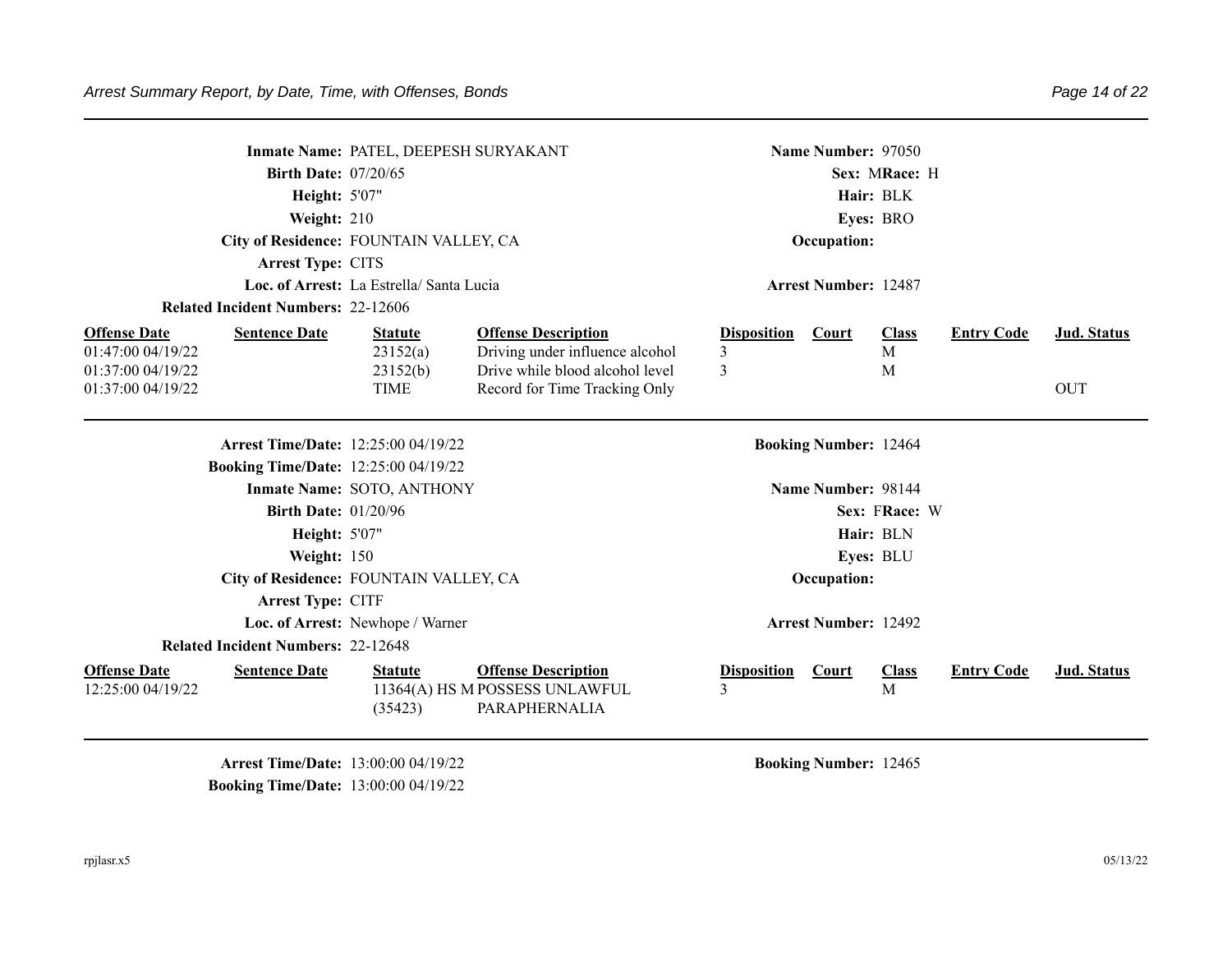|                                                                  |                                             | Inmate Name: SIGAFOOS, JENNIFER MAXINE                                               |                         |                              | Name Number: 93082 |                   |             |  |  |
|------------------------------------------------------------------|---------------------------------------------|--------------------------------------------------------------------------------------|-------------------------|------------------------------|--------------------|-------------------|-------------|--|--|
|                                                                  | <b>Birth Date: 03/16/91</b>                 |                                                                                      |                         |                              | Sex: MRace: W      |                   |             |  |  |
|                                                                  | Height: 5'11"                               |                                                                                      |                         |                              | Hair: BRO          |                   |             |  |  |
|                                                                  | Weight: 190                                 |                                                                                      |                         |                              | Eyes: BLU          |                   |             |  |  |
|                                                                  | City of Residence: FOUNTAIN VALLEY, CA      |                                                                                      |                         | Occupation:                  |                    |                   |             |  |  |
| Arrest Type: CITF                                                |                                             |                                                                                      |                         |                              |                    |                   |             |  |  |
|                                                                  | Loc. of Arrest: lilac /richardson           |                                                                                      |                         | <b>Arrest Number: 12493</b>  |                    |                   |             |  |  |
| <b>Related Incident Numbers: 22-12653</b>                        |                                             |                                                                                      |                         |                              |                    |                   |             |  |  |
| <b>Offense Date</b><br><b>Sentence Date</b><br>13:00:00 04/19/22 | <b>Statute</b><br>11.08.010                 | <b>Offense Description</b><br>Encroachments prohibited                               | <b>Disposition</b><br>3 | <b>Court</b>                 | <b>Class</b><br>M  | <b>Entry Code</b> | Jud. Status |  |  |
|                                                                  | <b>Arrest Time/Date: 17:06:42 04/19/22</b>  |                                                                                      |                         | <b>Booking Number: 12463</b> |                    |                   |             |  |  |
|                                                                  | <b>Booking Time/Date: 17:06:41 04/19/22</b> |                                                                                      |                         |                              |                    |                   |             |  |  |
|                                                                  |                                             | Inmate Name: MARINO, CHRISTOPHER ANTHONY                                             |                         | Name Number: 98136           |                    |                   |             |  |  |
|                                                                  | <b>Birth Date: 03/03/83</b>                 |                                                                                      |                         |                              | Sex: MRace: H      |                   |             |  |  |
|                                                                  | <b>Height: 5'08"</b>                        |                                                                                      |                         |                              | Hair: BLK          |                   |             |  |  |
|                                                                  | Weight: 195                                 |                                                                                      |                         |                              | Eyes: BLK          |                   |             |  |  |
|                                                                  | City of Residence: ADELANTO, CA             |                                                                                      |                         | Occupation:                  |                    |                   |             |  |  |
| Arrest Type: CITF                                                |                                             |                                                                                      |                         |                              |                    |                   |             |  |  |
|                                                                  | Loc. of Arrest: 16141 Harbor                |                                                                                      |                         | <b>Arrest Number: 12491</b>  |                    |                   |             |  |  |
| <b>Related Incident Numbers: 22-12567</b>                        |                                             |                                                                                      |                         |                              |                    |                   |             |  |  |
| <b>Offense Date</b><br><b>Sentence Date</b><br>16:54:00 04/18/22 | <b>Statute</b><br>(35422)                   | <b>Offense Description</b><br>11350(A) HS M POSSESS NARCOTIC<br>CONTROLLED SUBSTANCE | <b>Disposition</b><br>3 | Court                        | <b>Class</b><br>M  | <b>Entry Code</b> | Jud. Status |  |  |
|                                                                  | Arrest Time/Date: 22:54:00 04/19/22         |                                                                                      |                         | <b>Booking Number: 12467</b> |                    |                   |             |  |  |
|                                                                  | <b>Booking Time/Date: 22:54:00 04/19/22</b> |                                                                                      |                         |                              |                    |                   |             |  |  |
|                                                                  | Inmate Name: CHAGOYAESQUIVEL, LUIS          |                                                                                      |                         | Name Number: 98148           |                    |                   |             |  |  |
|                                                                  | <b>FERNANDO</b>                             |                                                                                      |                         |                              |                    |                   |             |  |  |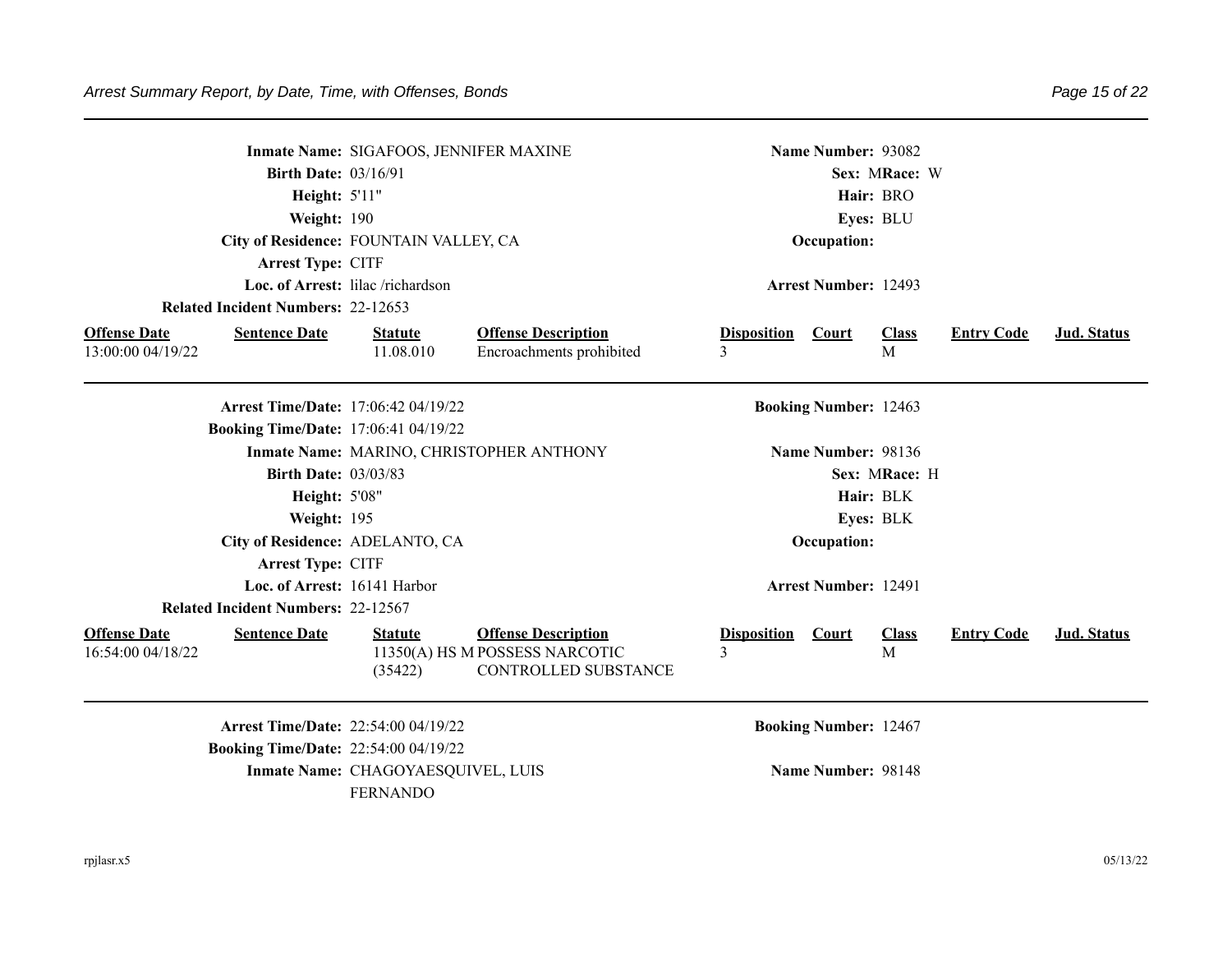| <b>Birth Date: 12/03/80</b><br><b>Height: 5'09"</b><br>Weight: 120<br>City of Residence: LAKE FOREST, CA<br><b>Arrest Type: BOOK</b><br>Loc. of Arrest: 11940 W EDINGER AVE |                                 |                                             |                                                                                    | Sex: MRace: H<br>Hair: BAL<br>Eyes: BRO<br>Occupation:<br><b>Arrest Number: 12495</b> |                              |                   |                   |             |  |  |  |
|-----------------------------------------------------------------------------------------------------------------------------------------------------------------------------|---------------------------------|---------------------------------------------|------------------------------------------------------------------------------------|---------------------------------------------------------------------------------------|------------------------------|-------------------|-------------------|-------------|--|--|--|
| <b>Related Incident Numbers: 22-12710</b>                                                                                                                                   |                                 |                                             |                                                                                    |                                                                                       |                              |                   |                   |             |  |  |  |
| <b>Offense Date</b><br><b>Sentence Date</b><br>22:54:00 04/19/22                                                                                                            |                                 | <b>Statute</b><br>(35353)                   | <b>Offense Description</b><br>11377(A) HS M POSSESS CONTROLLED<br><b>SUBSTANCE</b> | <b>Disposition</b><br>3                                                               | Court                        | <b>Class</b><br>M | <b>Entry Code</b> | Jud. Status |  |  |  |
| 22:54:00 04/19/22                                                                                                                                                           |                                 | WARRANT<br>NFV (MISD)                       | NON FV WARRANT (MISD)                                                              | 2                                                                                     |                              | $\Omega$          |                   |             |  |  |  |
|                                                                                                                                                                             |                                 | <b>Arrest Time/Date: 01:42:51 04/20/22</b>  |                                                                                    |                                                                                       | <b>Booking Number: 12466</b> |                   |                   |             |  |  |  |
|                                                                                                                                                                             |                                 | <b>Booking Time/Date: 01:42:51 04/20/22</b> |                                                                                    |                                                                                       |                              |                   |                   |             |  |  |  |
|                                                                                                                                                                             | Inmate Name: ALBA, ANDRES JR JR |                                             |                                                                                    |                                                                                       | Name Number: 98116           |                   |                   |             |  |  |  |
|                                                                                                                                                                             |                                 | <b>Birth Date: 11/24/87</b>                 |                                                                                    |                                                                                       |                              | Sex: MRace: A     |                   |             |  |  |  |
|                                                                                                                                                                             | <b>Height: 5'07"</b>            |                                             |                                                                                    |                                                                                       |                              | Hair: BLK         |                   |             |  |  |  |
|                                                                                                                                                                             | Weight: 162                     |                                             |                                                                                    |                                                                                       |                              | Eyes: BRO         |                   |             |  |  |  |
|                                                                                                                                                                             |                                 | City of Residence: SANTA ANA, CA            |                                                                                    |                                                                                       | Occupation:                  |                   |                   |             |  |  |  |
|                                                                                                                                                                             | <b>Arrest Type: BOOK</b>        |                                             |                                                                                    |                                                                                       |                              |                   |                   |             |  |  |  |
|                                                                                                                                                                             |                                 | Loc. of Arrest: 17904 Magnolia              |                                                                                    |                                                                                       | <b>Arrest Number: 12494</b>  |                   |                   |             |  |  |  |
| <b>Related Incident Numbers: 22-12430</b>                                                                                                                                   |                                 |                                             |                                                                                    |                                                                                       |                              |                   |                   |             |  |  |  |
| <b>Offense Date</b><br><b>Sentence Date</b><br>21:46:00 04/17/22                                                                                                            |                                 | <b>Statute</b><br>(35353)                   | <b>Offense Description</b><br>11377(A) HS M POSSESS CONTROLLED<br><b>SUBSTANCE</b> | <b>Disposition</b><br>3                                                               | Court                        | <b>Class</b><br>M | <b>Entry Code</b> | Jud. Status |  |  |  |
| 21:46:00 04/17/22                                                                                                                                                           |                                 | (46038)                                     | 182(A)(1) PC MCONSPIRACY:COMMIT CRIME                                              | 3                                                                                     |                              | M                 |                   |             |  |  |  |
| 21:46:00 02/17/22                                                                                                                                                           |                                 | (23273)                                     | 459.5(A) PC M SHOPLIFTING                                                          | 3                                                                                     |                              | M                 |                   |             |  |  |  |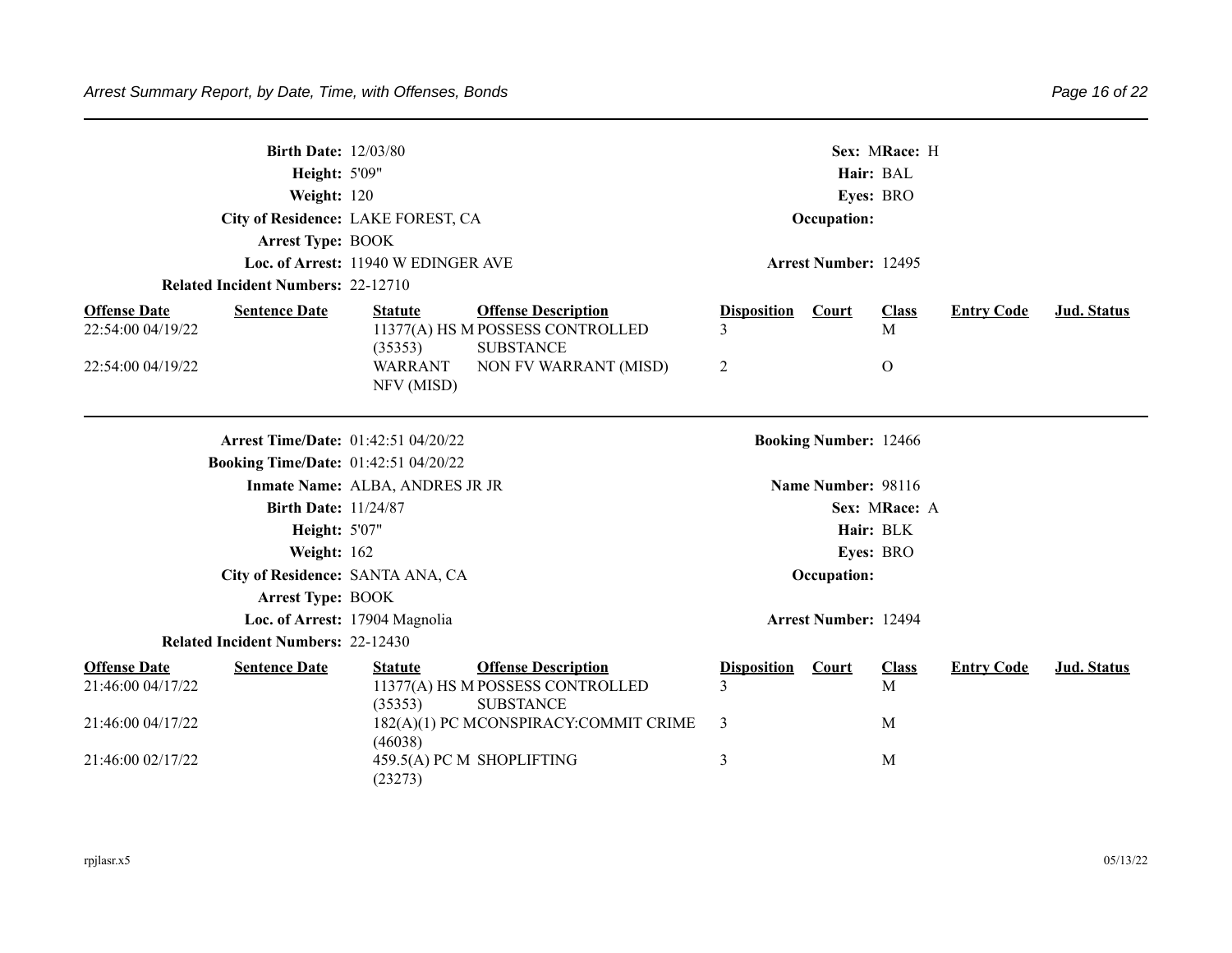| <b>Offense Date</b><br>21:46:00 04/17/22                      | <b>Sentence Date</b>                        | <b>Statute</b><br><b>WARRANT</b><br>NFV (MISD)      | <b>Offense Description</b><br>NON FV WARRANT (MISD)                                                                                   | <b>Disposition</b><br>$\overline{2}$ | <b>Court</b>                 | <b>Class</b><br>$\overline{O}$ | <b>Entry Code</b> | Jud. Status |  |
|---------------------------------------------------------------|---------------------------------------------|-----------------------------------------------------|---------------------------------------------------------------------------------------------------------------------------------------|--------------------------------------|------------------------------|--------------------------------|-------------------|-------------|--|
|                                                               | Arrest Time/Date: 05:22:38 04/20/22         |                                                     |                                                                                                                                       |                                      | <b>Booking Number: 12470</b> |                                |                   |             |  |
|                                                               | <b>Booking Time/Date: 02:17:00 04/20/22</b> |                                                     |                                                                                                                                       |                                      |                              |                                |                   |             |  |
|                                                               |                                             | Inmate Name: WONG, KYLE JENSEN                      |                                                                                                                                       |                                      | Name Number: 74813           |                                |                   |             |  |
|                                                               | <b>Birth Date: 01/03/76</b>                 |                                                     |                                                                                                                                       |                                      |                              | Sex: MRace: H                  |                   |             |  |
|                                                               | <b>Height: 5'07"</b>                        |                                                     |                                                                                                                                       |                                      |                              | Hair: BRN                      |                   |             |  |
|                                                               | Weight: 190                                 |                                                     |                                                                                                                                       |                                      |                              | Eyes: BRN                      |                   |             |  |
|                                                               | City of Residence: WESTMINSTER, CA          |                                                     |                                                                                                                                       |                                      | Occupation:                  |                                |                   |             |  |
|                                                               | Arrest Type: CITF                           |                                                     |                                                                                                                                       |                                      |                              |                                |                   |             |  |
|                                                               |                                             | Loc. of Arrest: 16400 brookhurst st                 |                                                                                                                                       |                                      | <b>Arrest Number: 12498</b>  |                                |                   |             |  |
|                                                               | <b>Related Incident Numbers: 22-12718</b>   |                                                     |                                                                                                                                       |                                      |                              |                                |                   |             |  |
| <b>Offense Date</b><br>02:17:00 04/20/22<br>02:17:00 04/20/22 | <b>Sentence Date</b>                        | <b>Statute</b><br>(35423)<br>(35353)                | <b>Offense Description</b><br>11364(A) HS M POSSESS UNLAWFUL<br>PARAPHERNALIA<br>11377(A) HS M POSSESS CONTROLLED<br><b>SUBSTANCE</b> | <b>Disposition</b><br>3<br>3         | <b>Court</b>                 | <b>Class</b><br>M<br>M         | <b>Entry Code</b> | Jud. Status |  |
|                                                               | Arrest Time/Date: 08:02:28 04/20/22         |                                                     |                                                                                                                                       |                                      | <b>Booking Number: 12471</b> |                                |                   |             |  |
|                                                               | <b>Booking Time/Date: 08:02:28 04/20/22</b> |                                                     |                                                                                                                                       |                                      |                              |                                |                   |             |  |
|                                                               |                                             | Inmate Name: HERNANDEZRAMOS, JOSE<br><b>OSVALDO</b> |                                                                                                                                       | Name Number: 98125                   |                              |                                |                   |             |  |
|                                                               | <b>Birth Date: 07/15/97</b>                 |                                                     |                                                                                                                                       |                                      |                              | Sex: MRace: B                  |                   |             |  |
|                                                               | <b>Height: 5'08"</b>                        |                                                     |                                                                                                                                       |                                      |                              | Hair: BLK                      |                   |             |  |
|                                                               | Weight: 185                                 |                                                     |                                                                                                                                       |                                      |                              | Eyes: BRN                      |                   |             |  |
|                                                               | City of Residence: SANTA ANA, CA            |                                                     |                                                                                                                                       |                                      | Occupation:                  |                                |                   |             |  |
|                                                               | <b>Arrest Type: BOOK</b>                    |                                                     |                                                                                                                                       |                                      |                              |                                |                   |             |  |
|                                                               |                                             | Loc. of Arrest: SOUTH COAST/HARBOR                  |                                                                                                                                       |                                      | <b>Arrest Number: 12499</b>  |                                |                   |             |  |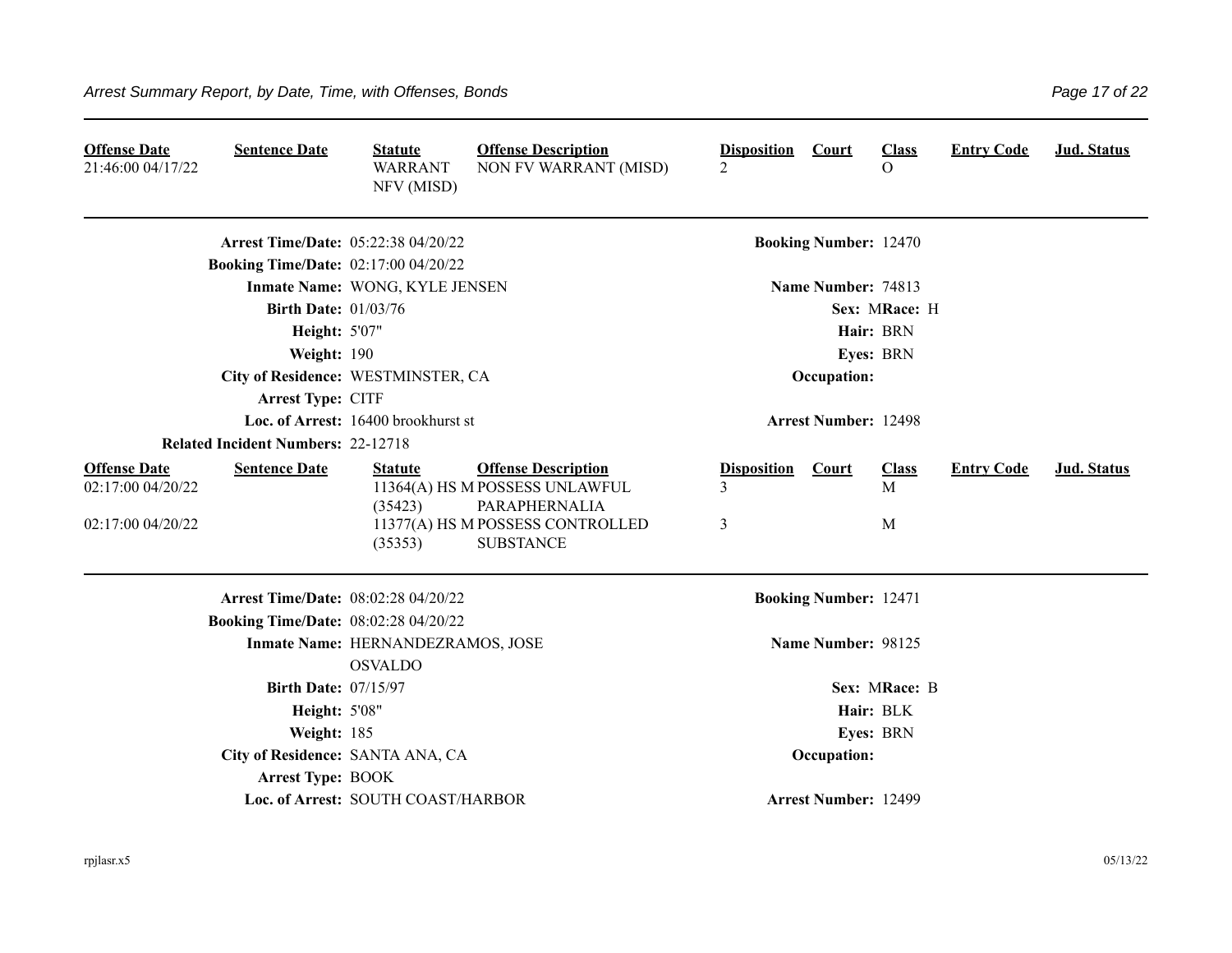|                                          | <b>Related Incident Numbers: 22-12446</b>   |                                            |                                                                                                      |                                                |                              |                   |                   |             |  |
|------------------------------------------|---------------------------------------------|--------------------------------------------|------------------------------------------------------------------------------------------------------|------------------------------------------------|------------------------------|-------------------|-------------------|-------------|--|
| <b>Offense Date</b><br>12:05:00 04/19/22 | <b>Sentence Date</b>                        | <b>Statute</b><br>$487(A)$ PC F<br>(23132) | <b>Offense Description</b><br><b>GRAND</b><br>THEFT:MONEY/LABOR/PROPERT<br>Y                         | <b>Disposition</b><br>$\overline{\mathcal{A}}$ | Court                        | <b>Class</b><br>F | <b>Entry Code</b> | Jud. Status |  |
|                                          | Arrest Time/Date: 16:43:47 04/20/22         |                                            |                                                                                                      |                                                | <b>Booking Number: 12472</b> |                   |                   |             |  |
|                                          | <b>Booking Time/Date: 16:43:47 04/20/22</b> |                                            |                                                                                                      |                                                |                              |                   |                   |             |  |
|                                          |                                             | Inmate Name: BANSON, BENJAMIN              |                                                                                                      |                                                | Name Number: 98167           |                   |                   |             |  |
| <b>Birth Date: 01/22/77</b>              |                                             |                                            |                                                                                                      |                                                |                              | Sex: MRace: A     |                   |             |  |
| <b>Height: 5'07"</b>                     |                                             |                                            |                                                                                                      |                                                |                              | Hair: BAL         |                   |             |  |
| Weight: 180                              |                                             |                                            |                                                                                                      |                                                |                              | Eyes: BRO         |                   |             |  |
|                                          | City of Residence: MODESTO, CA              |                                            | Occupation:                                                                                          |                                                |                              |                   |                   |             |  |
|                                          | <b>Arrest Type: BOOK</b>                    |                                            |                                                                                                      |                                                |                              |                   |                   |             |  |
|                                          |                                             | Loc. of Arrest: 16155 HARBOR BLVD          |                                                                                                      |                                                | <b>Arrest Number: 12500</b>  |                   |                   |             |  |
|                                          | <b>Related Incident Numbers: 22-12798</b>   |                                            |                                                                                                      |                                                |                              |                   |                   |             |  |
| <b>Offense Date</b><br>15:30:00 04/20/22 | <b>Sentence Date</b>                        | <b>Statute</b><br>(24054)                  | <b>Offense Description</b><br>10851(A) VC F TAKE VEHICLE W/O OWNER'S<br><b>CONSENT/VEHICLE THEFT</b> | <b>Disposition</b><br>$\overline{4}$           | <b>Court</b>                 | <b>Class</b><br>F | <b>Entry Code</b> | Jud. Status |  |
|                                          | <b>Arrest Time/Date: 22:34:00 04/20/22</b>  |                                            |                                                                                                      |                                                | <b>Booking Number: 12478</b> |                   |                   |             |  |
|                                          | <b>Booking Time/Date: 22:34:00 04/20/22</b> |                                            |                                                                                                      |                                                |                              |                   |                   |             |  |
|                                          |                                             | Inmate Name: LY, KHIENG MICHAEL            |                                                                                                      |                                                | Name Number: 79697           |                   |                   |             |  |
|                                          | <b>Birth Date: 12/25/78</b>                 |                                            |                                                                                                      |                                                |                              | Sex: MRace: A     |                   |             |  |
|                                          | Height: 6'00"                               |                                            |                                                                                                      |                                                |                              | Hair: BLK         |                   |             |  |
|                                          | Weight: 170                                 |                                            |                                                                                                      |                                                |                              | Eyes: BLK         |                   |             |  |
|                                          | City of Residence: FOUNTAIN VLY, CA         |                                            |                                                                                                      |                                                | Occupation:                  |                   |                   |             |  |
|                                          | <b>Arrest Type: BOOK</b>                    |                                            |                                                                                                      |                                                |                              |                   |                   |             |  |
|                                          |                                             | Loc. of Arrest: 10607 LAWSON RIVER         |                                                                                                      |                                                | <b>Arrest Number: 12506</b>  |                   |                   |             |  |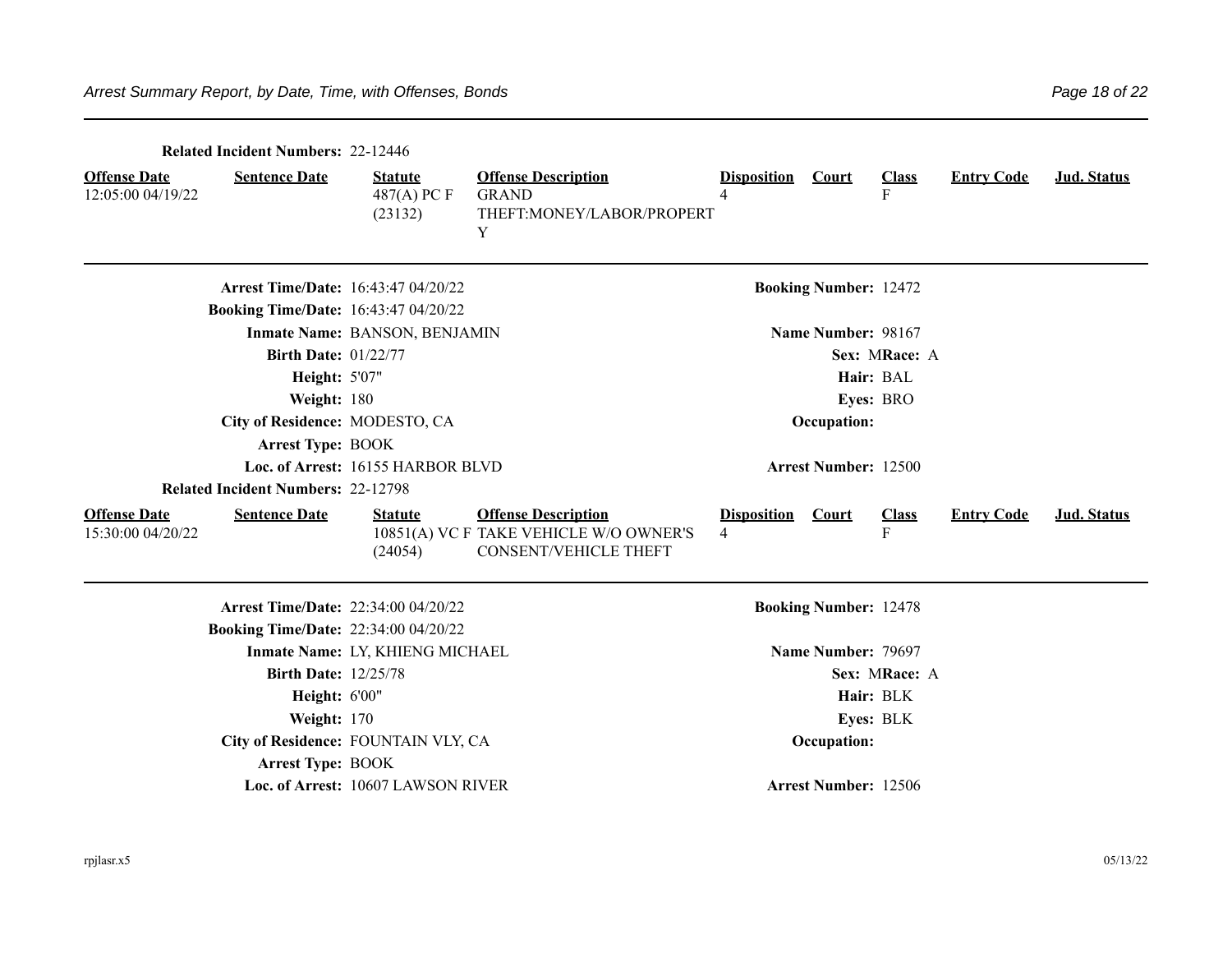|                                          | <b>Related Incident Numbers: 22-12779</b>   |                                    |                                                                          |                    |                              |                   |                   |             |
|------------------------------------------|---------------------------------------------|------------------------------------|--------------------------------------------------------------------------|--------------------|------------------------------|-------------------|-------------------|-------------|
| <b>Offense Date</b><br>22:34:00 04/20/22 | <b>Sentence Date</b>                        | <b>Statute</b><br>(35451)          | <b>Offense Description</b><br>11359(B) HS M POSSESS MARIJUANA FOR SALE 3 | <b>Disposition</b> | Court                        | <b>Class</b><br>M | <b>Entry Code</b> | Jud. Status |
| 22:34:00 04/20/22                        |                                             | (35447)                            | 11360(A) HS M SELL/GIVE/TRANSPORT/ETC<br><b>MARIJUANA</b>                | 3                  |                              | M                 |                   |             |
| 22:34:00 04/20/22                        |                                             | (46028)                            | 182(A)(1) PC F CONSPIRACY:COMMIT CRIME                                   | $\overline{4}$     |                              | $\mathbf F$       |                   |             |
| 22:34:00 04/20/22                        |                                             | <b>TIME</b>                        | Record for Time Tracking Only                                            |                    |                              |                   |                   | <b>OUT</b>  |
|                                          | Arrest Time/Date: 22:34:00 04/20/22         |                                    |                                                                          |                    | <b>Booking Number: 12481</b> |                   |                   |             |
|                                          | <b>Booking Time/Date: 22:34:00 04/20/22</b> |                                    |                                                                          |                    |                              |                   |                   |             |
|                                          |                                             | Inmate Name: NGUYEN, DUC THE       |                                                                          |                    | Name Number: 98198           |                   |                   |             |
|                                          | <b>Birth Date: 09/17/99</b>                 |                                    |                                                                          |                    |                              | Sex: MRace: A     |                   |             |
|                                          | <b>Height: 5'08"</b>                        |                                    |                                                                          |                    |                              | Hair: BLK         |                   |             |
|                                          | <b>Weight: 170</b>                          |                                    |                                                                          |                    |                              | Eyes: BLK         |                   |             |
|                                          | City of Residence: GARDEN GROVE, CA         |                                    |                                                                          |                    | Occupation:                  |                   |                   |             |
|                                          | <b>Arrest Type: BOOK</b>                    |                                    |                                                                          |                    |                              |                   |                   |             |
|                                          |                                             | Loc. of Arrest: 10607 LAWSON RIVER |                                                                          |                    | <b>Arrest Number: 12509</b>  |                   |                   |             |
|                                          | <b>Related Incident Numbers: 22-12779</b>   |                                    |                                                                          |                    |                              |                   |                   |             |
| <b>Offense Date</b><br>22:34:00 04/20/22 | <b>Sentence Date</b>                        | <b>Statute</b><br>(35451)          | <b>Offense Description</b><br>11359(B) HS M POSSESS MARIJUANA FOR SALE 3 | <b>Disposition</b> | <b>Court</b>                 | <b>Class</b><br>М | <b>Entry Code</b> | Jud. Status |
| 22:34:00 04/20/22                        |                                             | (35447)                            | 11360(A) HS M SELL/GIVE/TRANSPORT/ETC<br><b>MARIJUANA</b>                | 3                  |                              | M                 |                   |             |
| 22:34:00 04/20/22                        |                                             | (46028)                            | 182(A)(1) PC F CONSPIRACY:COMMIT CRIME                                   | 4                  |                              | $\mathbf F$       |                   |             |
| 22:34:00 04/20/22                        |                                             | <b>TIME</b>                        | Record for Time Tracking Only                                            |                    |                              |                   |                   | OUT         |

**Arrest Time/Date:** 22:34:00 04/20/22 **Booking Number:** 12480 **Booking Time/Date:** 22:34:00 04/20/22

rpjlasr.x5 05/13/22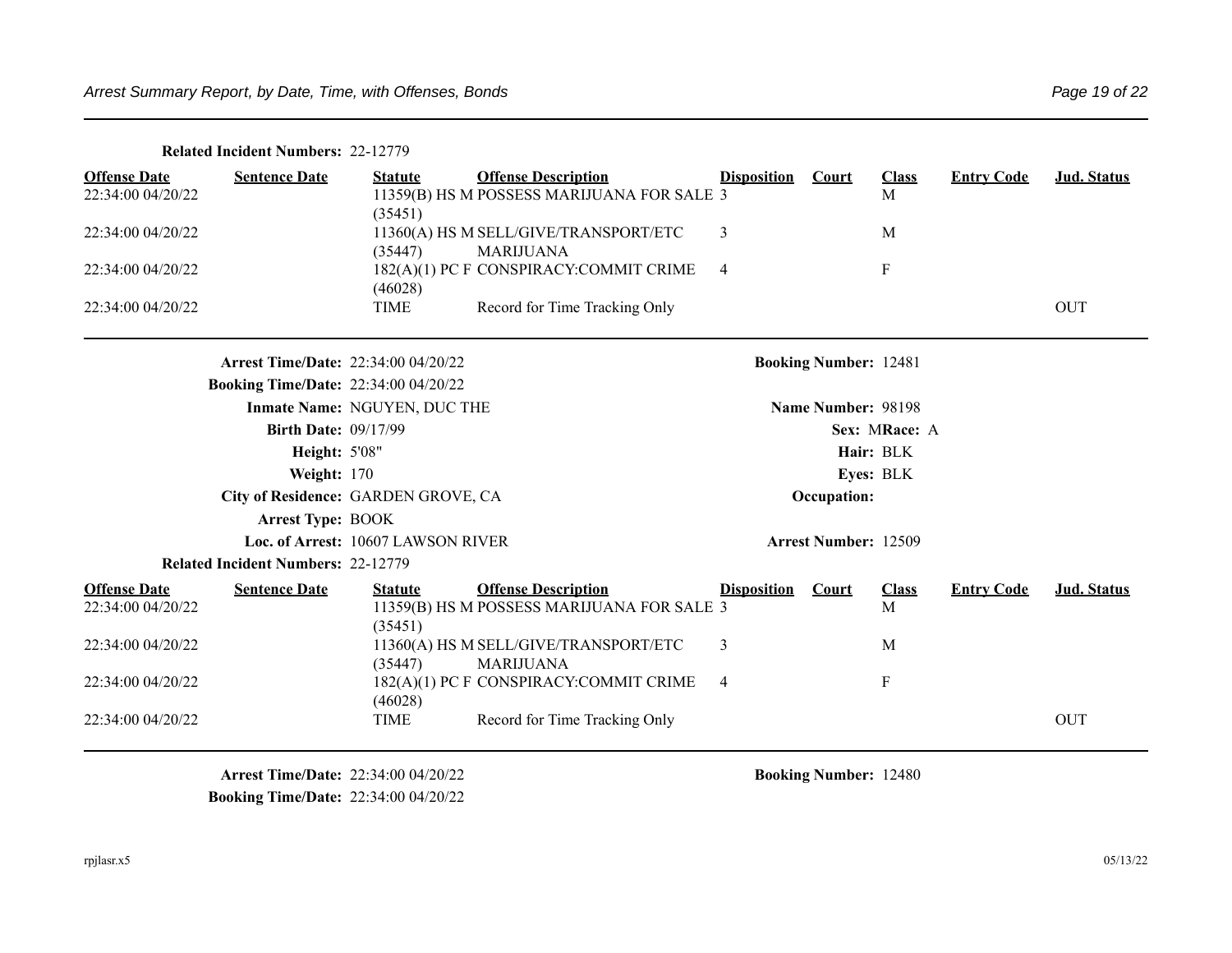|                                          | <b>Birth Date: 01/26/98</b>                 | Inmate Name: VU, ALBERT TAI         |                                                                                                      |                         | Name Number: 98197           | Sex: MRace: H     |                   |             |
|------------------------------------------|---------------------------------------------|-------------------------------------|------------------------------------------------------------------------------------------------------|-------------------------|------------------------------|-------------------|-------------------|-------------|
|                                          | <b>Height: 5'11"</b>                        |                                     |                                                                                                      |                         | Hair: BLK                    |                   |                   |             |
|                                          | Weight: 190                                 |                                     |                                                                                                      |                         | Eyes: BRO                    |                   |                   |             |
|                                          | City of Residence: WESTMINSTER, CA          |                                     |                                                                                                      |                         | Occupation:                  |                   |                   |             |
|                                          | <b>Arrest Type: BOOK</b>                    |                                     |                                                                                                      |                         |                              |                   |                   |             |
|                                          |                                             | Loc. of Arrest: 10607 LAWSON RIVER  |                                                                                                      |                         | <b>Arrest Number: 12508</b>  |                   |                   |             |
|                                          | <b>Related Incident Numbers: 22-12779</b>   |                                     |                                                                                                      |                         |                              |                   |                   |             |
| <b>Offense Date</b><br>22:34:00 04/20/22 | <b>Sentence Date</b>                        | <b>Statute</b><br>(35451)           | <b>Offense Description</b><br>11359(B) HS M POSSESS MARIJUANA FOR SALE 3                             | <b>Disposition</b>      | <b>Court</b>                 | <b>Class</b><br>M | <b>Entry Code</b> | Jud. Status |
| 22:34:00 04/20/22                        |                                             | (35447)                             | 11360(A) HS M SELL/GIVE/TRANSPORT/ETC<br><b>MARIJUANA</b>                                            | 3                       |                              | M                 |                   |             |
| 22:34:00 04/20/22                        |                                             | (46028)                             | 182(A)(1) PC F CONSPIRACY:COMMIT CRIME                                                               | $\overline{4}$          |                              | $\mathbf F$       |                   |             |
| 22:34:00 04/20/22                        |                                             | <b>TIME</b>                         | Record for Time Tracking Only                                                                        |                         |                              |                   |                   | <b>OUT</b>  |
|                                          | <b>Arrest Time/Date: 02:03:30 04/21/22</b>  |                                     |                                                                                                      |                         | <b>Booking Number: 12474</b> |                   |                   |             |
|                                          | <b>Booking Time/Date: 02:03:30 04/21/22</b> |                                     |                                                                                                      |                         |                              |                   |                   |             |
|                                          |                                             | Inmate Name: HURTADO, DANIEL        |                                                                                                      |                         | Name Number: 85805           |                   |                   |             |
|                                          | <b>Birth Date: 05/10/89</b>                 |                                     |                                                                                                      |                         |                              | Sex: MRace: O     |                   |             |
|                                          | <b>Height: 5'07"</b>                        |                                     |                                                                                                      |                         | Hair: BLK                    |                   |                   |             |
|                                          | Weight: 170                                 |                                     |                                                                                                      |                         | Eyes: BRO                    |                   |                   |             |
|                                          | City of Residence: HUNTINGTN BCH, CA        |                                     |                                                                                                      |                         | Occupation:                  |                   |                   |             |
|                                          | Arrest Type: CITF                           |                                     |                                                                                                      |                         |                              |                   |                   |             |
|                                          |                                             | Loc. of Arrest: Brookhurst/Garfield |                                                                                                      |                         | <b>Arrest Number: 12502</b>  |                   |                   |             |
|                                          | <b>Related Incident Numbers: 22-12853</b>   |                                     |                                                                                                      |                         |                              |                   |                   |             |
| <b>Offense Date</b><br>01:17:00 04/21/22 | <b>Sentence Date</b>                        | <b>Statute</b><br>M (35392)         | <b>Offense Description</b><br>11375(B)(2) HS POSSESS CONTROLLED<br>SUBSTANCE WITHOUT<br>PRESCRIPTION | <b>Disposition</b><br>3 | <b>Court</b>                 | <b>Class</b><br>M | <b>Entry Code</b> | Jud. Status |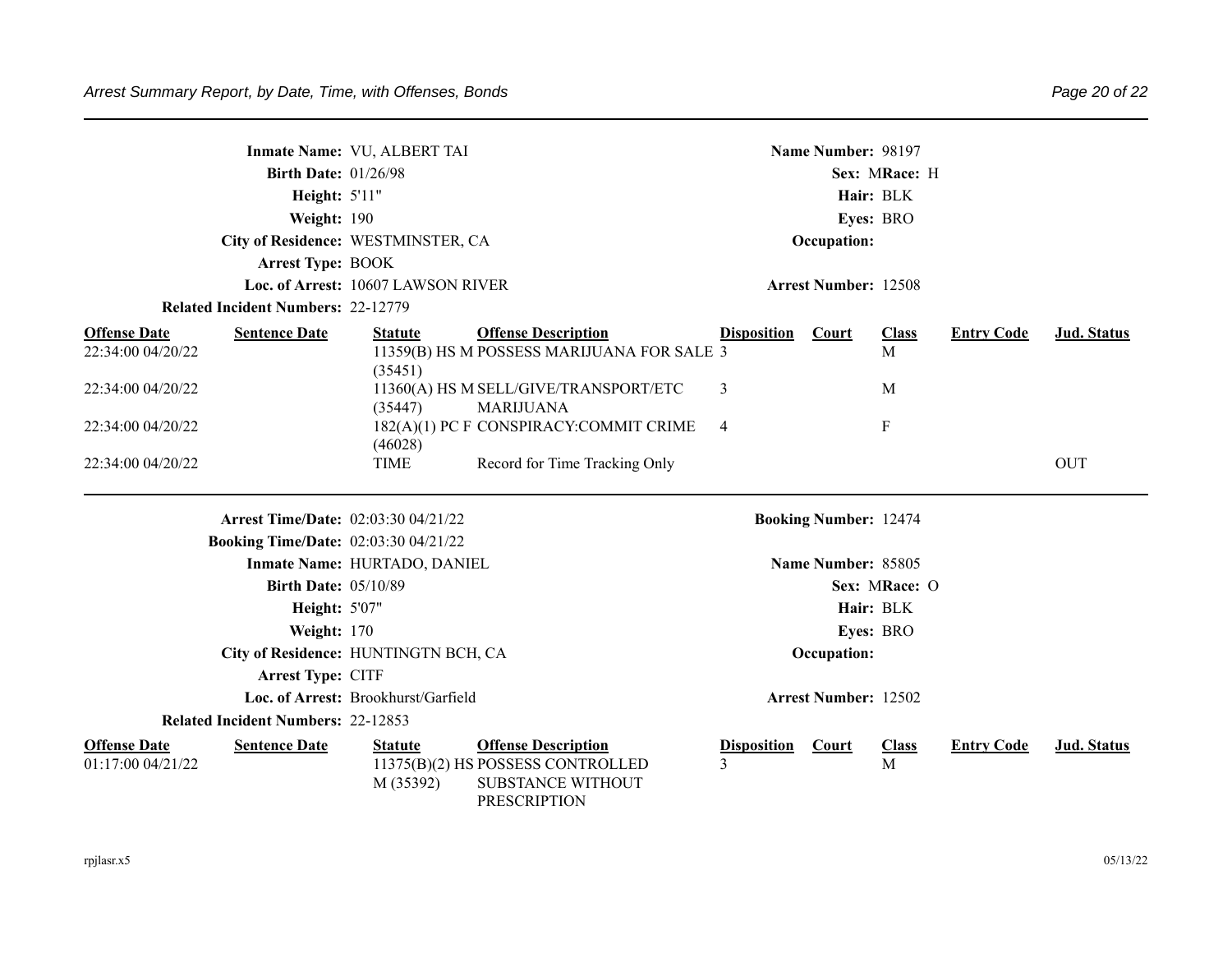